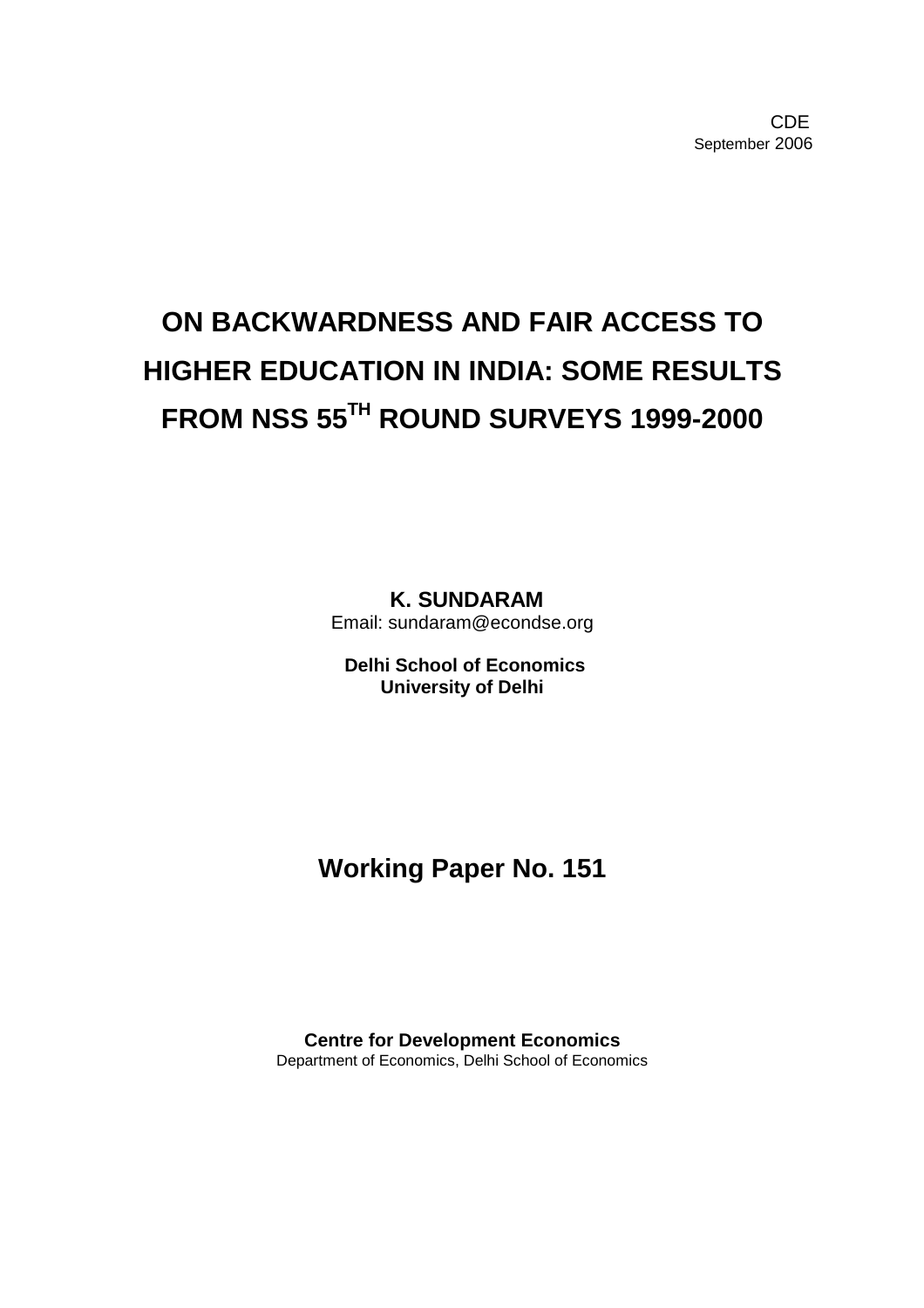# **ON BACKWARDNESS AND FAIR ACCESS TO HIGHER EDUCATION IN INDIA: SOME RESULTS FROM NSS 55TH ROUND SURVEYS 1999-2000\***

**K. SUNDARAM\*\* Department of Economics Delhi School of Economics University of Delhi.**

**(September 2006)**

 $\overline{1}$ 

<sup>\*</sup> Presented at the Round Table on 'De-Politicizing Backwardness – Alternative Approaches', 29-30 August, 2006, organized by Department of Geography, Delhi School of Economics, Delhi University.  $\overline{P}$ rofessor of Economics. e-mail: sundaram@econdse.org. Useful discussions with my colleagues

Abhijit Banerji and Aditya Bhattacharjea are gratefully acknowledged. The usual disclaimers apply. The author is grateful to Mr. Sanjeev Sharma for excellent programming support.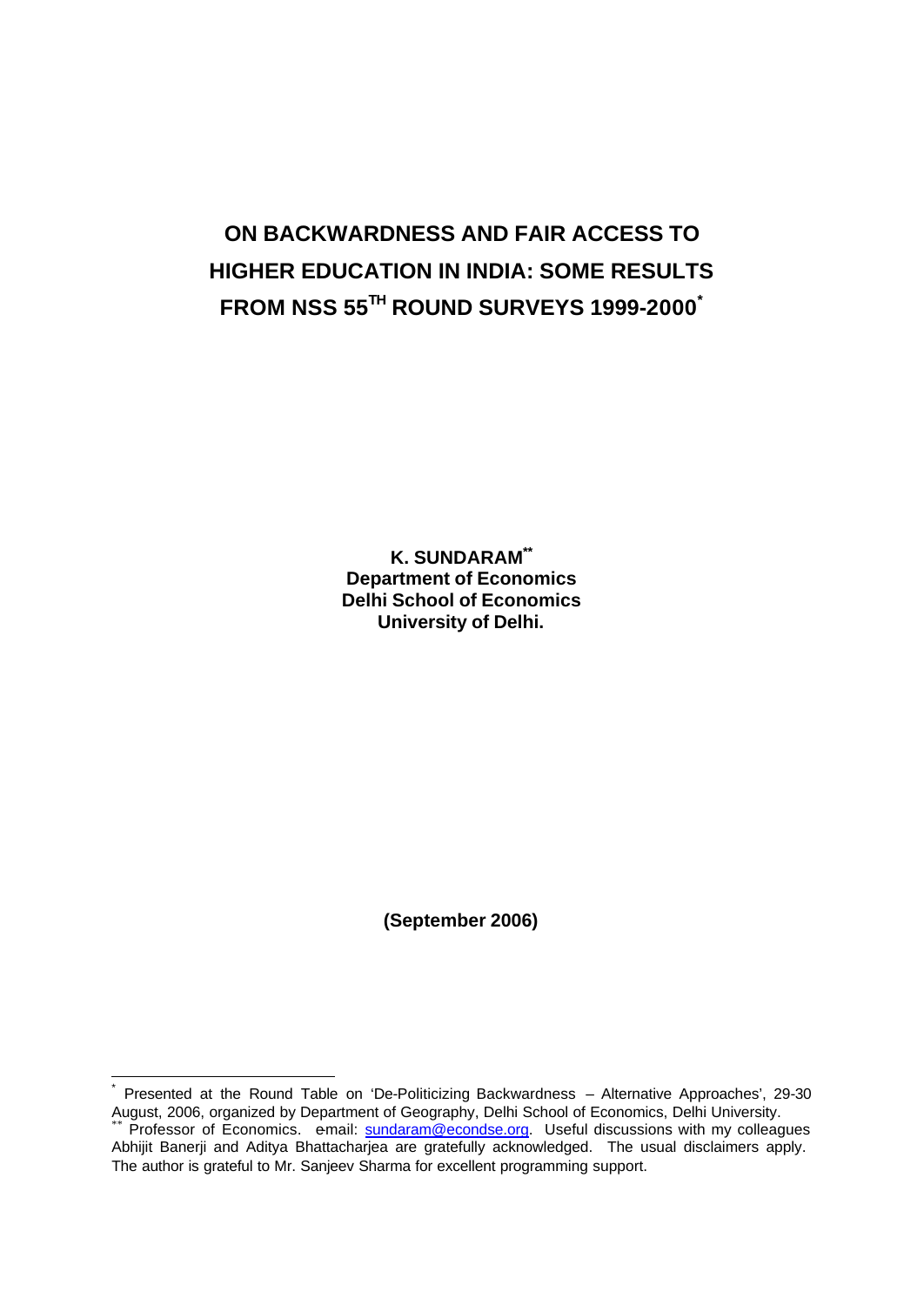### **Abstract**

Against the backdrop of policy of reservation of seats in Higher Education for the Other Backward Castes in India, this paper examines two inter-related yet distinct issues: (i) the use of economic criteria for assessing the backwardness of different social groups and (ii) assessment of fairness of access to higher education of an identified "backward" social group. On an analysis of the NSS 55<sup>th</sup> Round Surveys for 1999-2000 we show that on a range of economic criteria there is a clear hierarchy across (essentially) caste-based social groups with the Scheduled Castes (in Urban India) and the Scheduled Tribes (in Rural India) at the bottom, the Other Backward Castes (OBCs) in the middle and the non-SC/ST Others at the top. However, for the poor among them, there is more of a continuum across caste-groups with surprisingly small differences between the OBCs and the non-SC/ST Others.

On the issue of fair access to higher education, it is argued that the extent of under- (or over-) representation of a social group can only be judged by a comparison of a social group's share in enrollments in a given level of education with its share in the population eligible for entry into that level of education. And it is shown that for the OBCs as a group, and especially for over 70 percent of them who are above the poverty line, the extent of under-representation of the OBCs in enrollments at the under-graduate and post-graduate levels is less than 5 percent. We conclude, therefore, that a 27 percent quota for the OBCs, which would effectively raise their share in enrollments to over 50 percent when their share in the eligible population is 30 percent or less, is totally unjustified.

**Key Words**: India, Social Groups, Backwardness, Poverty, Caste-based Reservations, Fair Access to Higher Education.

**JEL Classification**: I 28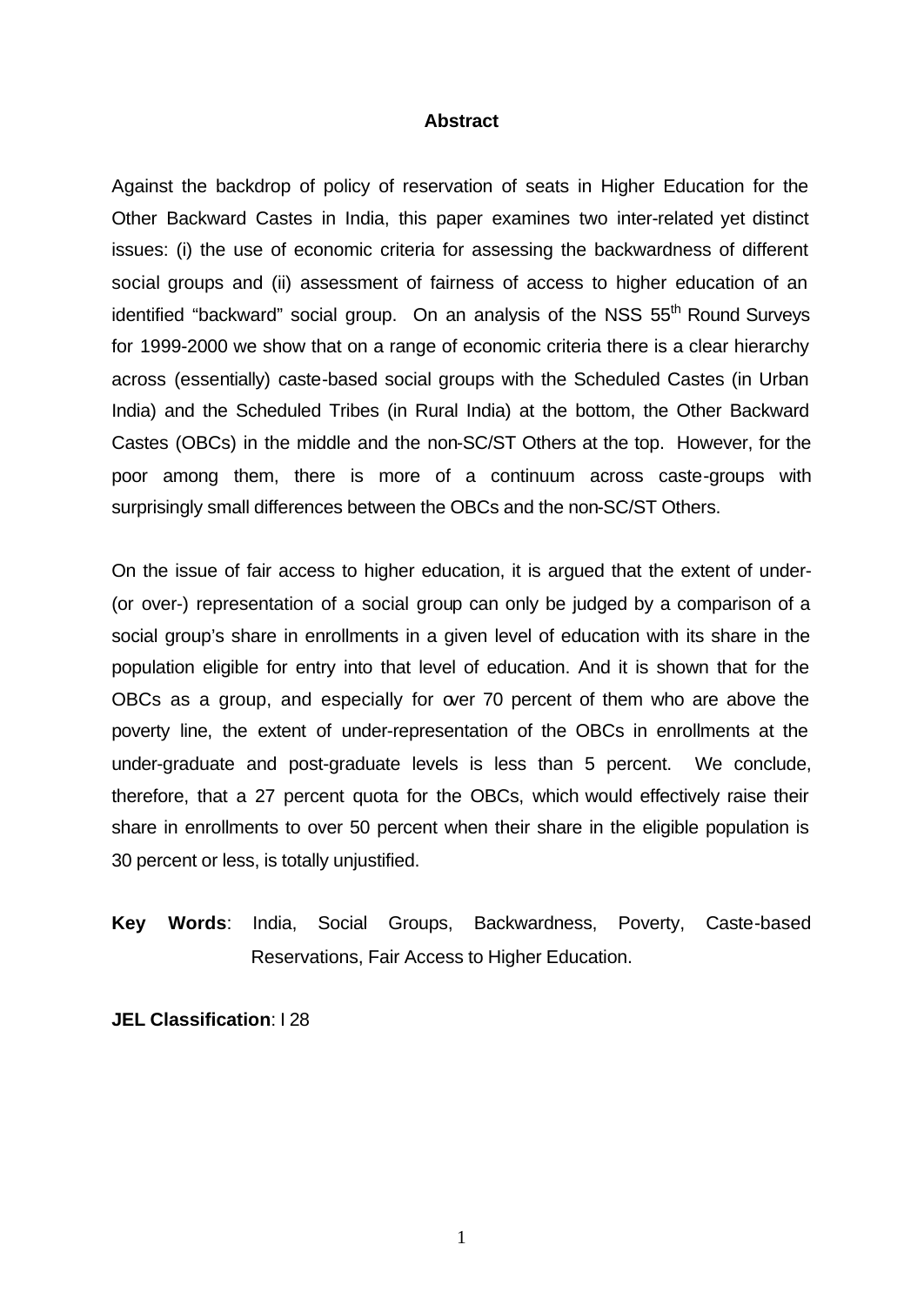This paper, written against the backdrop of the proposal to reserve 27 percent of "seats" in institutions for higher education for the Other Backward Castes (OBCs for short), seeks to address two inter-related yet distinct issues. These are: (i) criteria for assessing the backwardness of different social groups; and, (ii) assessment of fairness of access to higher education of a "backward" caste group. Accordingly, the paper is organised in two parts.

In the first part, we review briefly the evidence, across (essentially) castebased social groups, on poverty, livelihood categories, occupational diversification, and, educational attainments – elements in 'economic' criteria of backwardness. It is shown that, for all households (poor and non- poor taken together) there is a clear hierarchy with the Schedule Castes (in urban India) and the Scheduled Tribes (in rural India) at the bottom, the OBCs in the middle, the non- SC/ST Others at the top. However, for the poor among them, there is more of a continuum with surprisingly small differences between the OBCs and the non SC/ST Others.

In the second part, we argue that evidence of "backwardness" of a social group – even one pertaining to educational attainments – does not automatically establish the presence of "unfair" access to higher education in terms of enrollments. They are of even less help in measuring the extent of under-representation which is so essential to assess the appropriateness of a 'X' percent reservation for a social group. Apart from drawing attention to the burden of 'history' embedded in measures defined over open-ended age-intervals and the crucial distinction between enrollments and attainments, we focus on a critical facet of higher education: the fact that beyond the elementary stage, entry at each step of the educational pyramid is conditional on the successful completion of the preceding stage of education.

Before entering into a detailed discussion of the two issues a brief word on the data base used in our empirical analysis would be in order.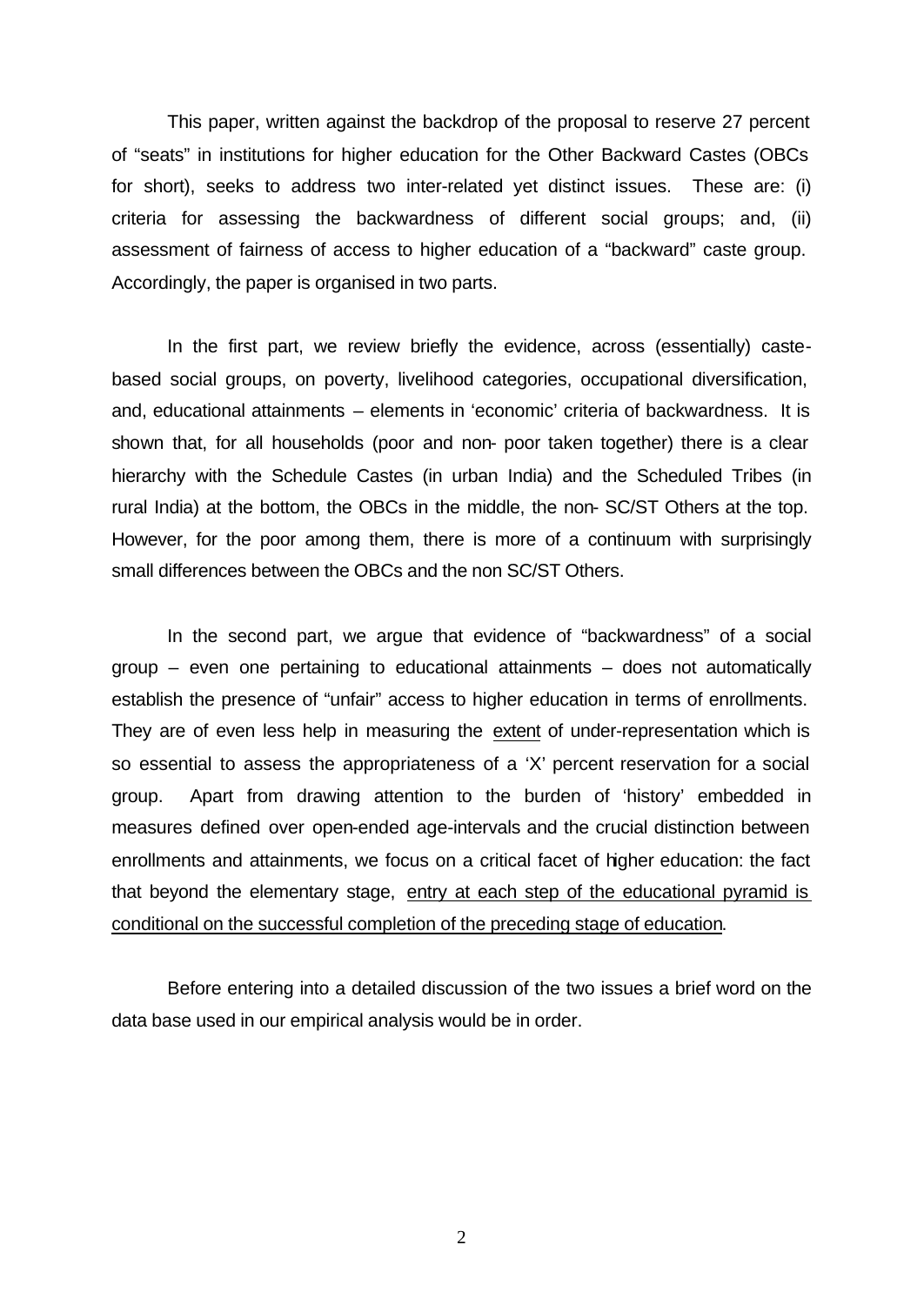### **II. Data Base**

All the empirical results reported in this paper are based on an analysis of the Unit Record Data of the NSS 55<sup>th</sup> Round Consumer Expenditure and Employment-Unemployment Surveys for 1999-2000. Of the two surveys, while estimates of poverty are based on the Consumer Expenditure Survey, bulk of the analysis is based on the Employment-Unemployment Survey which enables us to examine not only the work force characteristics of the population but also, crucially for our analysis, offers a detailed coding of those attending educational institutions as also of the completed level of education of the population.

In both these surveys, the population is classified into four social groups: the Scheduled Tribes, the Scheduled Castes, the Other Backward Castes and, a residual category of "Others". This classification is entirely based on the selfreported caste-affiliation of the household.

Given the fact that these surveys were carried out well before the recent policy pronouncements on reservations for the OBCs, the reporting by the survey respondents on their caste affiliation and, therefore, also the resulting caste-structure of the population and the further characterisation of the population in each castegroup in terms of education, may be expected to be less biased by the policy pronouncements.

Another important concern when we operate with estimates from Sample Surveys – even, large scale, nation-wide Sample Surveys as in the quinquennial, 'thick' rounds of the National Sample Survey – would relate to sampling variability. Now, in the 55<sup>th</sup> Round, the Consumer Expenditure Survey (CES, for short) and the Employment-Unemployment Survey (EUS for short) were canvassed on independent sets of households drawn from the same universe of population. And, in both surveys the self-reported caste-group affiliation was recorded. This enables us to make a comparison of the estimated shares of the four social groups identified in the two surveys in the all-India rural and urban populations. (Table 1).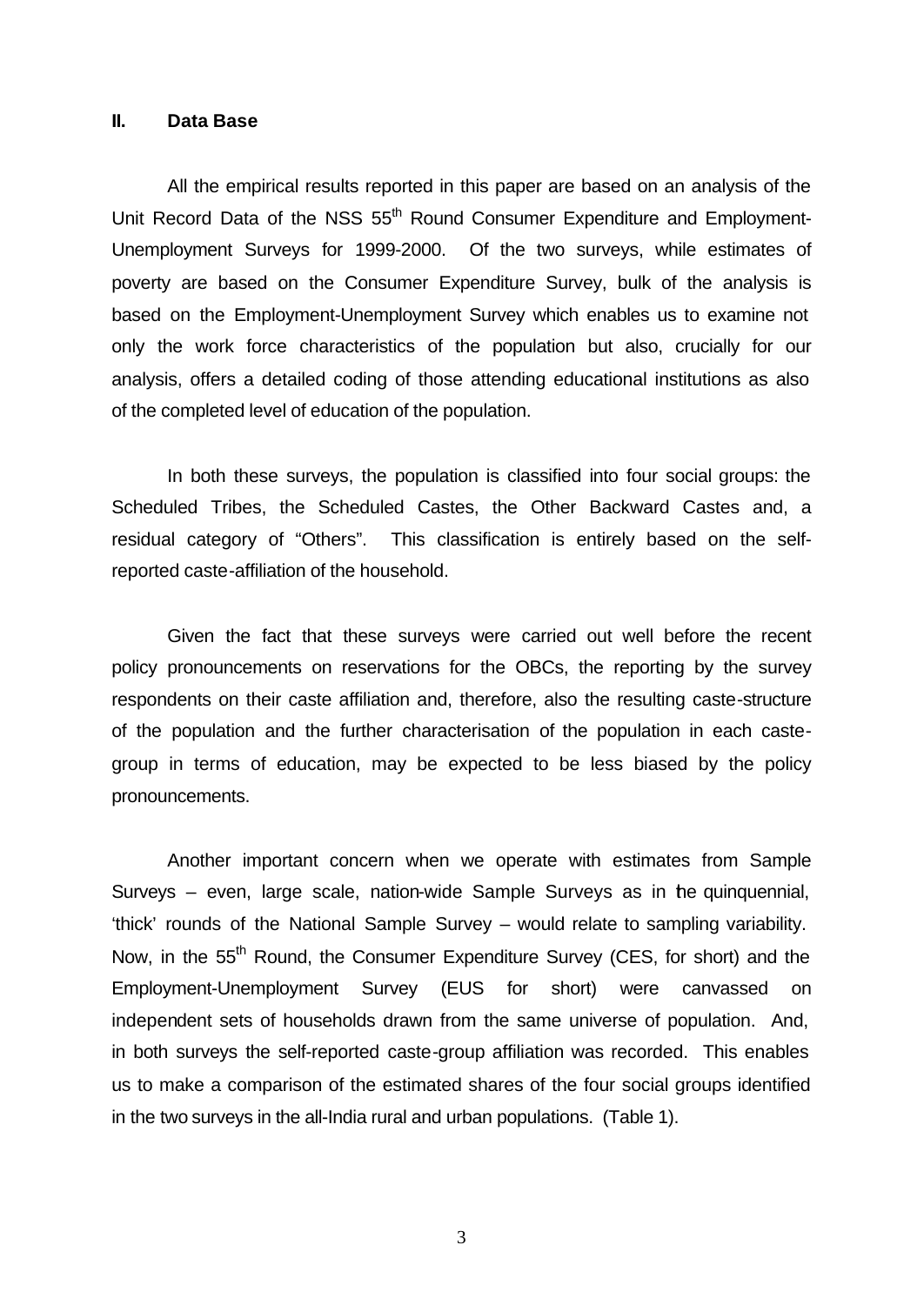As can be readily seen, the estimated shares from the two surveys are fairly close to one another indicating relatively small sampling variability.

Given an estimated share of OBCs in rural India of under 38 per cent and in urban India of under 31 per cent and a 73:27 rural-urban split of the total all –India population (as per the 2001 Population Census), the share of the Other Backward Castes in the total all-India population would be a little over 36 percent. This is substantially below the 52 per cent share of the OBCs projected by the Mandal Commission. The proponents of reservation of seats in higher education for the OBCs could argue that, either because of incompleteness of OBC-lists or because of OBCs mis-declaring themselves as belonging to the upper-castes, the survey estimates of the share of OBCs are lower than their true value. As we shall show subsequently, even though a correction for such a mis-classification of OBCs as belonging to the non-SC/ST Others would raise the share of OBCs in the total population, it would, simultaneously, reduce the gap between the share of OBCs in the population eligible for entry into higher education and their share among those attending institutions for higher education. Such a correction would make the proposed 27 per cent reservation of seats in higher education for the OBCs even more untenable.

### **III. Caste, Poverty and Backwardness**

A substantially higher than average prevalence, depth and severity of poverty is a defining economic characteristic of the two constitutionally recognised disadvantaged groups: the Scheduled Tribes (STs for short) and the Scheduled Castes (SCs for short). How do the OBCs fare relative to the SCs and the STs on the one-hand and the residual category of Others on the other?

Three measures, the head Count Ratio, the Poverty Gap Ratio and the Squared Poverty Gap, are widely used to capture, respectively, the prevalence, depth and severity of poverty. Table 2 presents estimates of these three measures for the four Social Groups – the STs, the SCs, the OBCs and the Others, separately for the rural (Panel A) and the Urban (Panel B) populations at the all-India level. Also presented are the estimates of the mean per capita expenditure (PCTE) of the poor (column 5) and the mean of the poverty-gaps among the poor (column 6).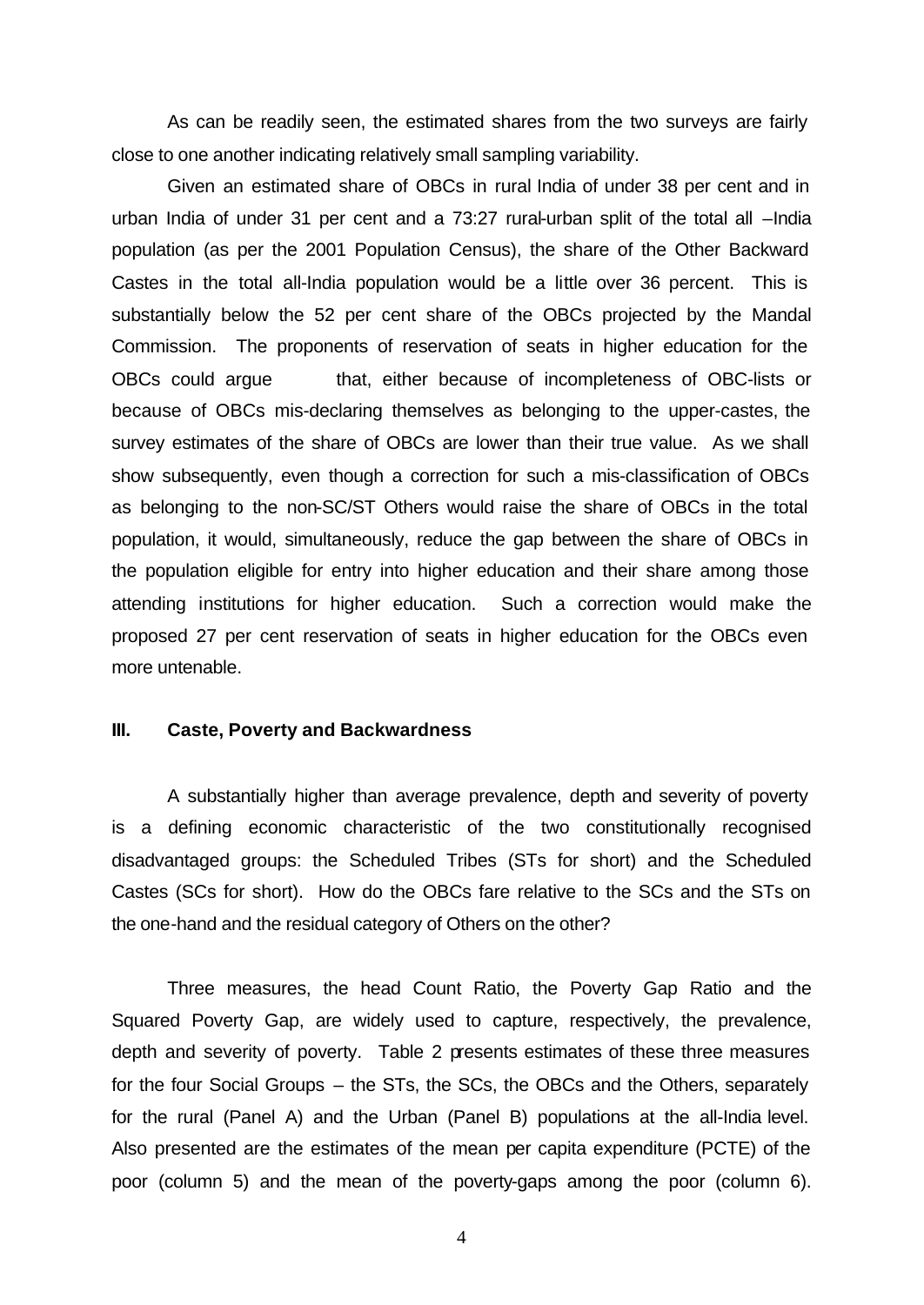These estimates for 1999-2000 are based on the NSS  $55<sup>th</sup>$  Round Consumer Expenditure Survey.

As can be readily seen, in both population segments and on all the three measures, poverty is less marked for the OBCs relative to both the Scheduled Tribes and the Scheduled Castes. However, relative to the residual category of Others, they are worse-off. This is more so in terms of depth and severity of poverty and in Urban India. As between the Scheduled Tribes and the Scheduled Castes, the former are distinctly worse-off in rural India but are slightly better-off in Urban India.

Even though the OBCs are clearly worse-off relative to the non-SC/ST group of Others on all the three measures of poverty, if we focus on the sub-set of the poor in each social group we have a striking result. In terms of differences in the mean per capita expenditure (PCTE) of the poor households taken as a group, there is very little gap between the two social groups – a little over one percent. With similarly small gaps between the OBCs and the SCs, and the SCs and the STs, even the difference in mean PCTE of the poor separating the worst-off (the STs) and the best-off (the Others), at 6-7 percent is still fairly small. Even in terms of the difference in the mean of poverty gaps among the poor, the gap between the OBCs and the non-SC/ST Others (Rs.3.7 in rural India and Rs.4.6 in Urban India) is quite small. The differences are sharper as between the OBCs and the SCs and as between the SCs and the STs.

This absence of sharp differences between the poor among the OBCs and the poor in the non-SC/ST social group Others is also seen in the distribution of population by Means of Livelihood (MoL for short) categories, Occupational Structure of workers on the Usual Principal plus Subsidiary Status and in the proportion of population with "Secondary and above" level of education.

Thus, in rural India, the proportion of the poor among the OBCs located in the MoL category with the lowest level of poverty  $-$  the self-employed in Agriculture  $-$  is just one percentage point lower than the corresponding proportion for the poor among the (non-SC/ST) Others. However, the difference in the proportion of the poor of the two social groups located in Agricultural labour households (the MoL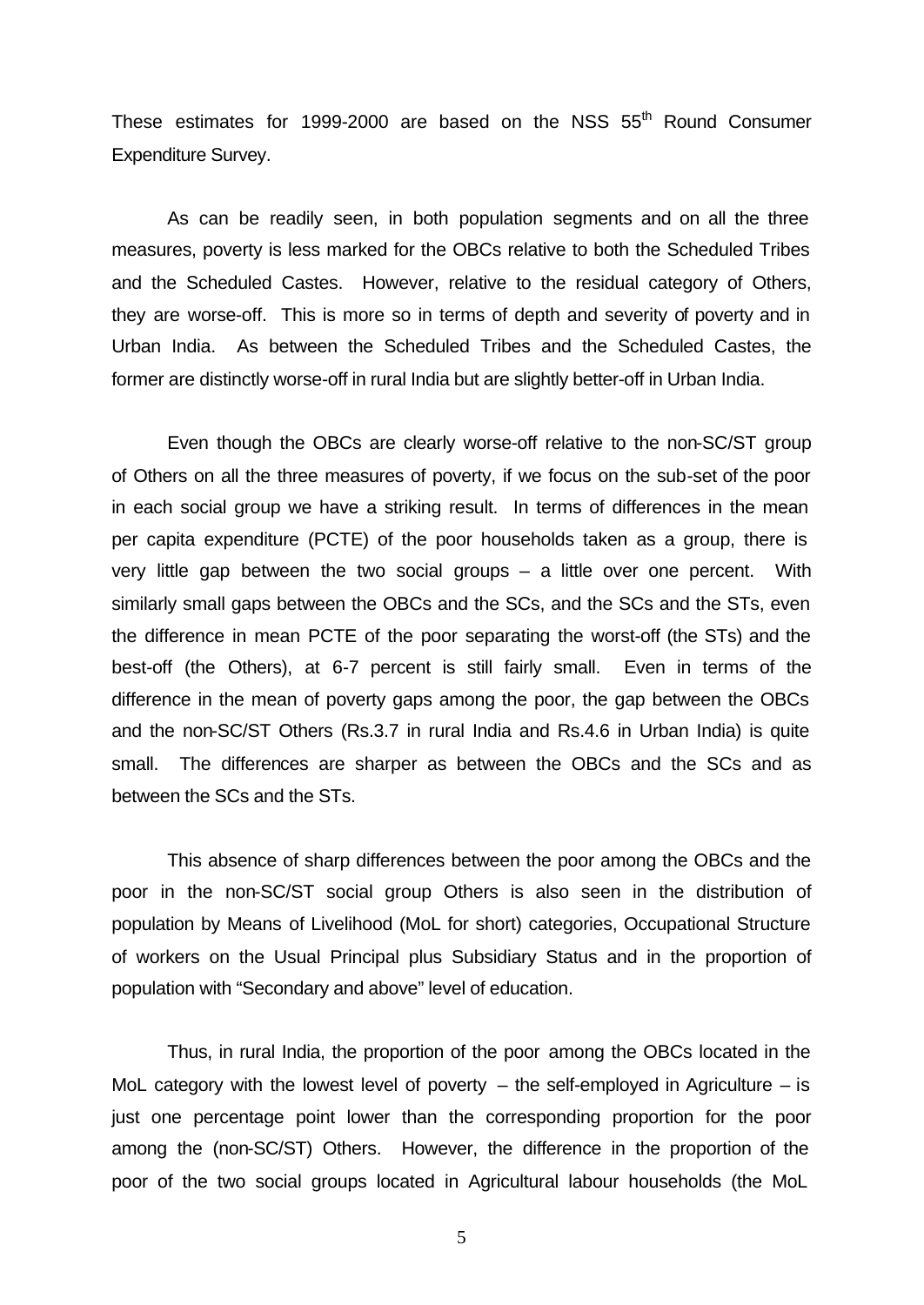category with the highest level of poverty) is higher at 4.6 percentage points (Table 3). This absence of sharp divergence in the distribution of the poor population of the two Social groups across MoL categories is clearer still in Urban India: while 46.0 percent of the OBC-poor are self-employed, for the poor among the 'Others', this proportion was 45.6 percent. The difference between the two social groups in terms of the proportion of their poor population located in households with the earnings from Regular Wage/Salary earners as the principal source of income (RWShouseholds for short) is a little over 2 percentage points.

To see these numbers in perspective, in rural India, taking both the poor and the non-poor households together, the proportion of the population of the social group "Others" self-employed in agriculture (45.8 percent) is over 6 percentage points higher than that for the OBCs (39.4 percent). Similarly, in Urban India, the proportion located in RWS households was 10 percentage points higher for the social group Others (44.6 percent) relative to the OBCs (34.5 percent).

This fairly close correspondence between the distribution by Means of Livelihood categories of the poor among the OBCs and the non-SC/ST Others is also in evidence when we examine the occupational structure of the Usual (principal plus subsidiary) Status workers (Table 4.R for rural India and 4.U for Urban India) located in poor households.

In rural India, ranked by the share of each occupation group in the total work force in poor households of each social group, the list of top five occupation groups has three or more common categories in any pair of the four social groups.

In Urban India, which has a more diversified occupational structure, Table 4.U lists the top 10 occupational groups for each of the four social groups, again ranked by the share of each occupation group in the total work force in poor household of each social group. As between the OBCs and the (non-SC/ST) Others, there are eight common categories. Across any pairing of the four social groups there are at least six common occupational categories.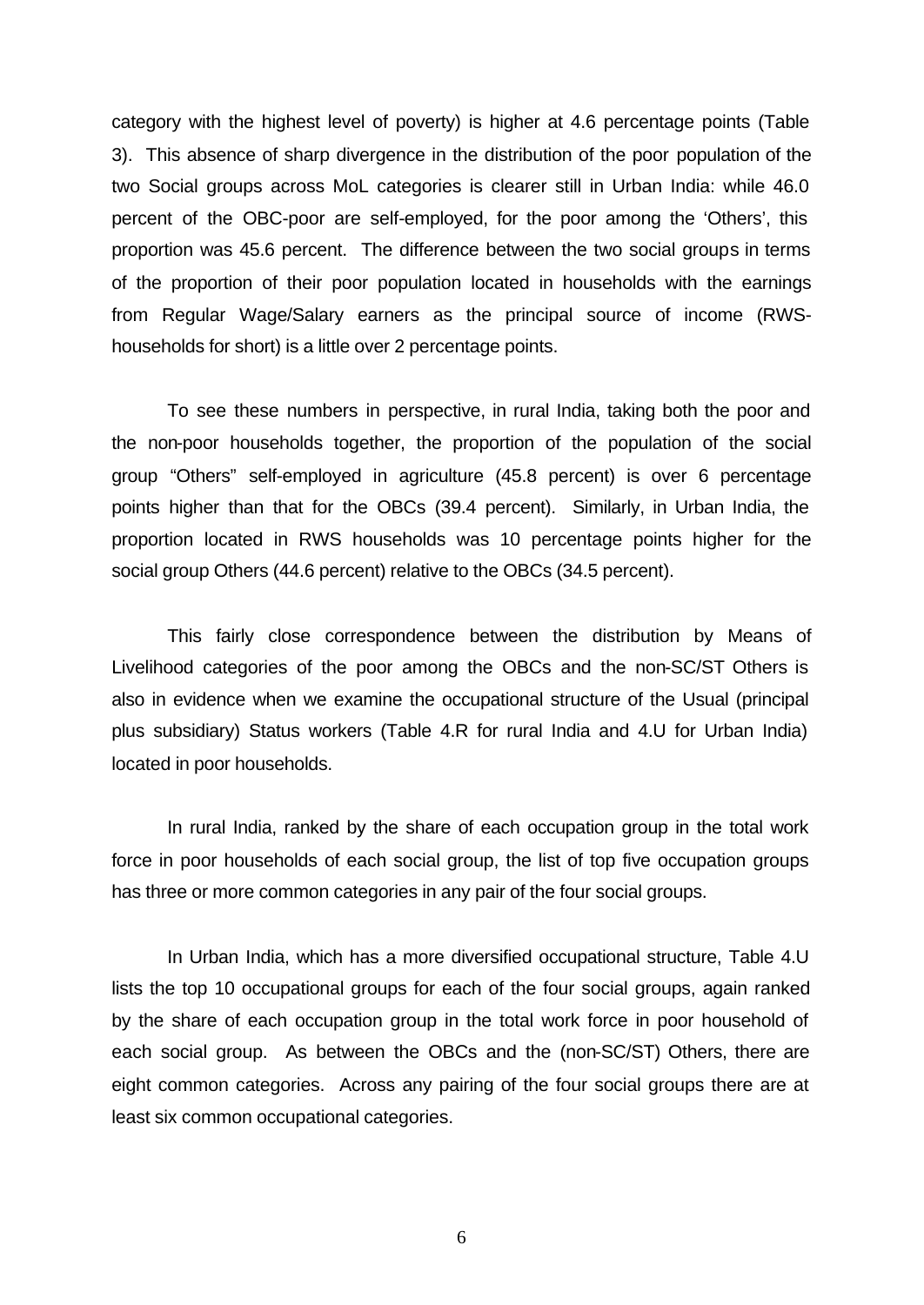This broad correspondence in the occupational structure of the workers in poor households is also seen in the educational attainments of the population in poor households across social groups. Thus, in **Rural India**, the proportion of poor population in OBC households having a "Secondary and above" level of education (4.3 percent) is lower than that for the poor among the (non-SC/ST) Others (5.7 percent) by less than 1.5 percentage point. In **Urban India**, the proportion of population in poor households with 'Secondary and above' level of education, at 12.4 percent for the Social Group Others is higher than the corresponding proportion for the OBCs (9.7 percent) by less than 3 percentage points, with just one percentage point separating the two groups in terms of the proportion of Graduates and above among them.

Again, to judge the scale of these differences, let us note that, for the total (poor plus non-poor) population, in Urban India, close to 44 percent of those in the social group "Others" had a "Secondary and above" level of education, whereas for the OBCs, the corresponding proportion was a little under 25 percent. More significantly, the bulk of this difference is in the proportion of population with a "Graduate and Above" level of education (5.6 percent for the OBCs and 16.4 percent for the Others). In rural India too, the contrasts in educational attainments as between the OBCs and the Others is sharper when we focus on the total as opposed to the poor population. In the social group "Others", 16.9 percent had a "Secondary & above" level of education. For the OBCs, this proportion was just 9.2 percent.

Our discussion above suggests that while there is a clear heirarchy of the four social groups in terms of differences in levels of living, poverty, educational attainments and means of livelihood, with the OBCs sandwiched between the SC/STs at the lower end of the scale and the (non-SC/ST) Others at the top, **for the poor among them**, there is more of a continum across the caste-groups with strikingly small differences as between the OBCs and the (non-SC/ST) Others. Having already recognised the Scheduled Castes and the Scheduled Tribes as clearly disadvantaged social groups, it would be more appropriate to club the poor among the OBCs and the (non-SC/ST) Others as a backward Class rather than divide them further along caste lines.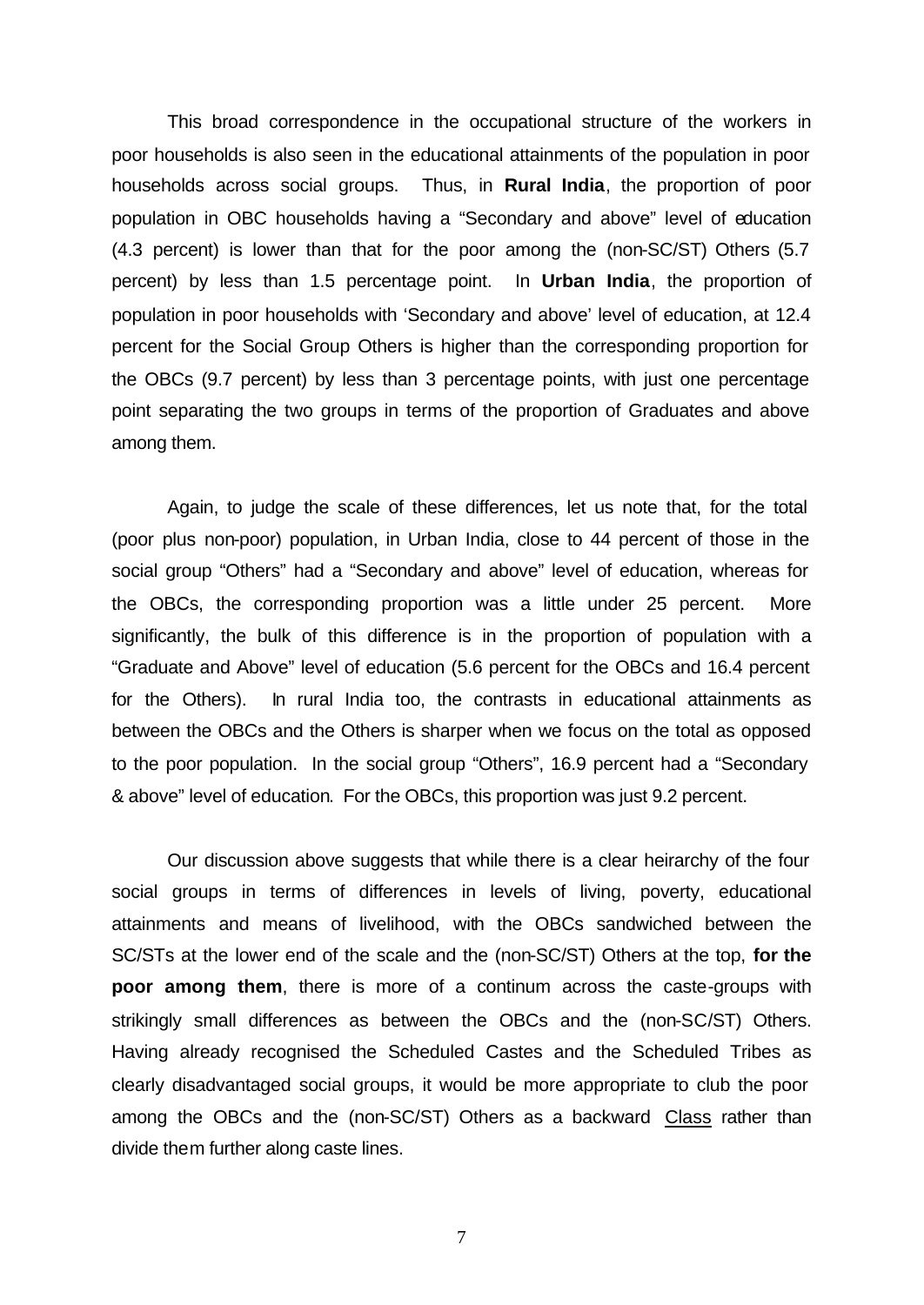We had noted above that when we compare the educational attainments of the total (poor plus non-poor) population across the four social groups we find a fairly sizeable difference in the proportion having a "Graduate and above" level of education as between the OBCs and the non-SC/ST others – especially in Urban India<sup>1</sup>. Does this form an adequate basis for the proposed 27 percent reservation of seats in institutions of higher education? We examine this issue in the rest of this paper.

### **III. OBCs and Fair Access to Higher Education**

In the context of the proposal for reservation of 27 percent of seats in higher education for the OBCs, the key question is whether the OBCs of college going age with the qualifying level of education are under represented in enrollments to higher education to the extent of 27 percent or more of the total enrollments.

In seeking an answer to this question three issues embedded within this question need to be sorted out. These are: age cut-off; the distinction between enrollments and completed level of education; and, crucially, the caste composition of the population with the qualifying level of education for entry into a given (next higher) level of education.

Consider first the issue of age cut-off.

The estimates of proportion of the population of each social group who have a "Graduate & above" level of completed education noted in the previous section relates to the total, all-age population. In the absence of a lower age cut-off, the denominator includes a sizeable population of those below 20 years who, individual exceptions apart, cannot have obtained a graduate degree and this depresses the resulting proportions artificially. Depending on the demographic history, the share of the 0-19 population could also vary across the four social groups.

Specifying an upper age bound is equally necessary for the chosen indicator to reflect the situation in the more immediate past without the burden of history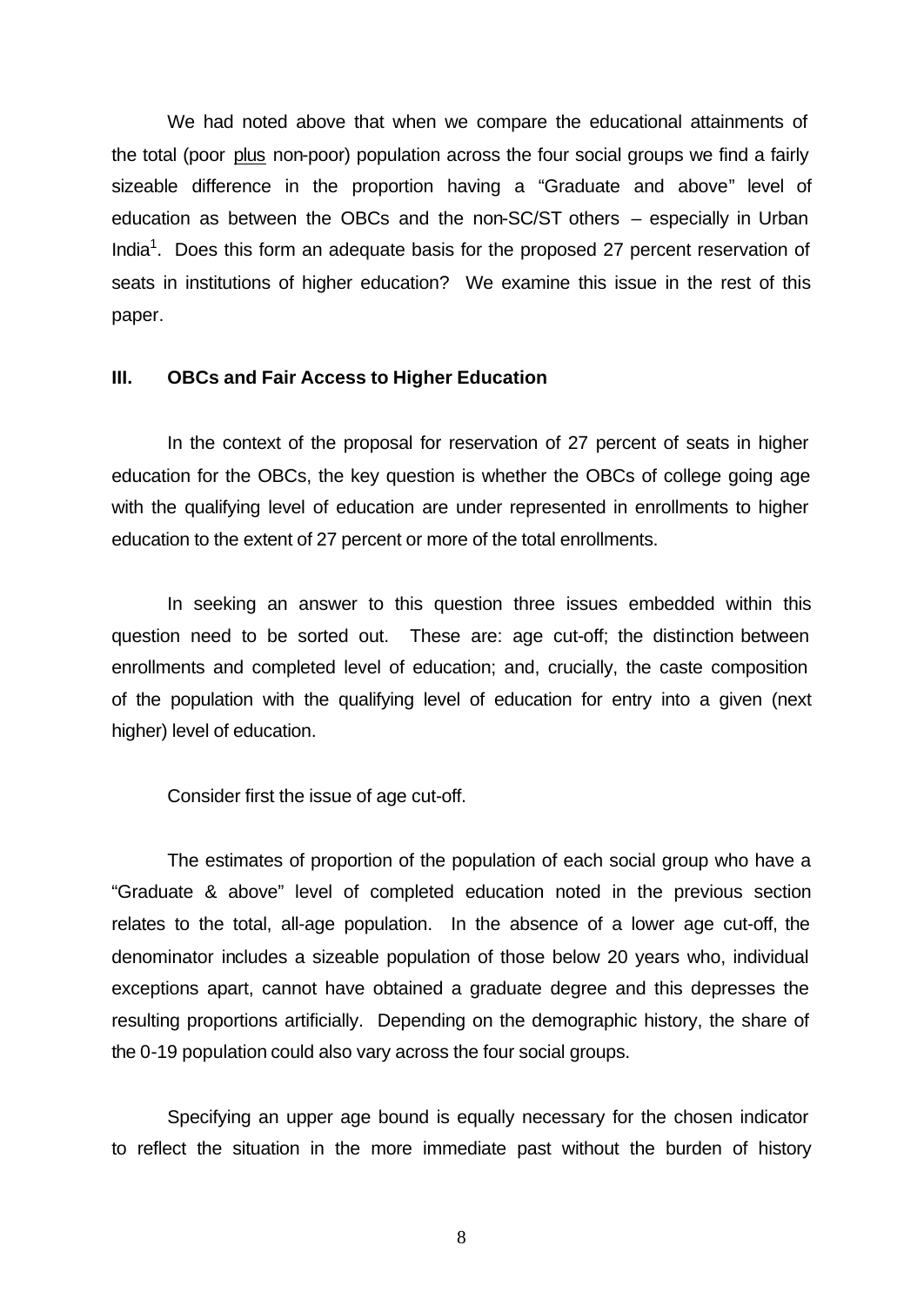embedded in the educational structure of the older population captured in an indicator for population in the open-ended age-interval "20 and above".

Secondly, from the perspective of the policy focus on reservation of "seats", indicators relating to completed levels of education, even when more narrowly restricted to population in, say, the 20-30 age-group (for "Graduate & above" level of education) are inappropriate. For, differences in failure/drop-out rates across social groups would convert even an initial "fair" allocation at the enrollment stage into an "unfair" outcome in terms of proportions with a given level of completed education.

Fortunately, in the NSS Employment-Unemployment Survey, a closer approximation to the structure of enrollments is available in terms of the population reporting current attendance in educational institutions (further classified by course of study) as their Usual Activity Status.

This shift of focus to attendance in educational institutions also helps specify the age limits more realistically. An analysis by age of the sample population reporting attendance in institutions for graduate (and post-graduate) studies shows that the age-group 17-25 accounts for nearly 90 percent. This would suggest the age-group 20-30 as appropriate for the population with "Graduate and above" level of completed education.

Finally, and even more importantly, assessments of fairness of access to higher education need to bear in mind that entry at each step in the educational pyramid is conditional on the successful completion of the preceding stage of education. Thus, holding a graduate degree is a must for entry into a post-graduate programme and a Higher Secondary or equivalent qualification is necessary for entry into an under-graduate programme, and so on down the line. It is only at the elementary or primary school stage that we are free of this consideration.

For all the three reasons noted above, a simple comparison of the share of a given social group in the population in the open-ended age-interval of '20 and above' with their share in the population (in the same open-ended age-interval) with a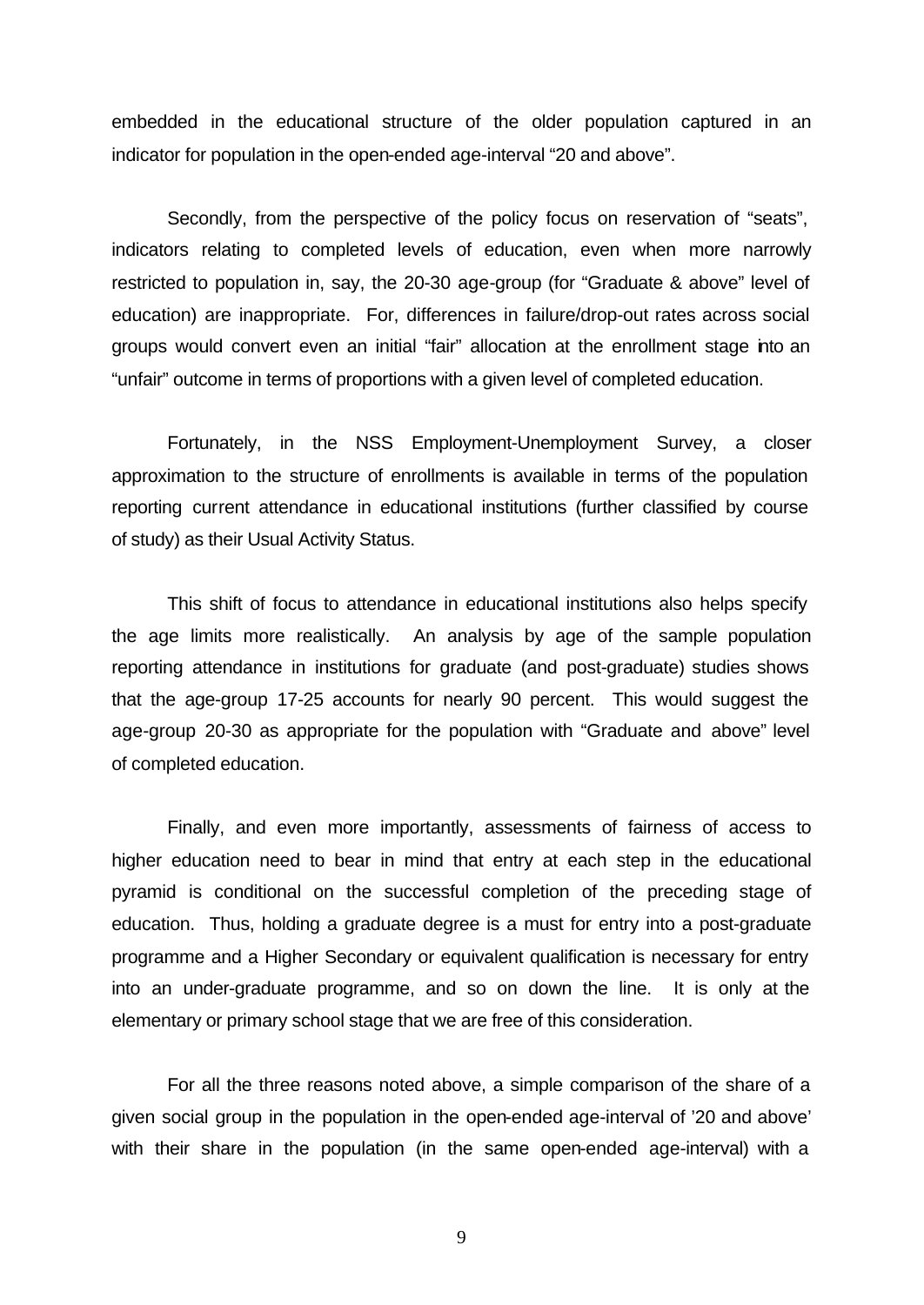"Graduate and above" level of completed education (See Deshpande and Yadav (2006)) can be extremely misleading.

In view of the above, to assess whether the OBCs (or, any other social group) have had a fair share in enrollments to under-graduate programmes, we need to know their share among those with a Higher Secondary Certificate or an equivalent qualification. This will involve, in the case of enrollments or rather attendance in institutions for undergraduate studies, a comparison of the share of a social group in the population with a higher secondary certificate in the 17-25 age-group with their share among those in the 17-25 attending these institutions **and** reporting Higher Secondary as their highest level of completed education.

### Let us elaborate.

The codes used in the survey to describe the level of education for which persons are **attending** educational institutions cover broad categories such as "Secondary and Higher Secondary" and "Graduate and above". In terms of completed level of education, however, secondary and higher secondary are coded as separate levels of education.

Now, those attending institutions for "Graduate and above" level of education will include both-the under-graduate students and the post -graduate students. While the former, i.e. the under-graduate students will have Higher Secondary as the highest level of completed education, the post-graduate students will have a "Graduate and above" level of completed education.

For examining the question of fair access to under-graduate enrollments we focus on the social group composition of the population in the 17-25 age-group attending institutions for "Graduate and above" level of education with Higher Secondary as their highest level of completed education. Similarly, for access to post-graduate enrollments we focus on the population in the 20-30 age-group who are also attending institutions for "Graduate and above" level of education but with "Graduate and above" level of completed education.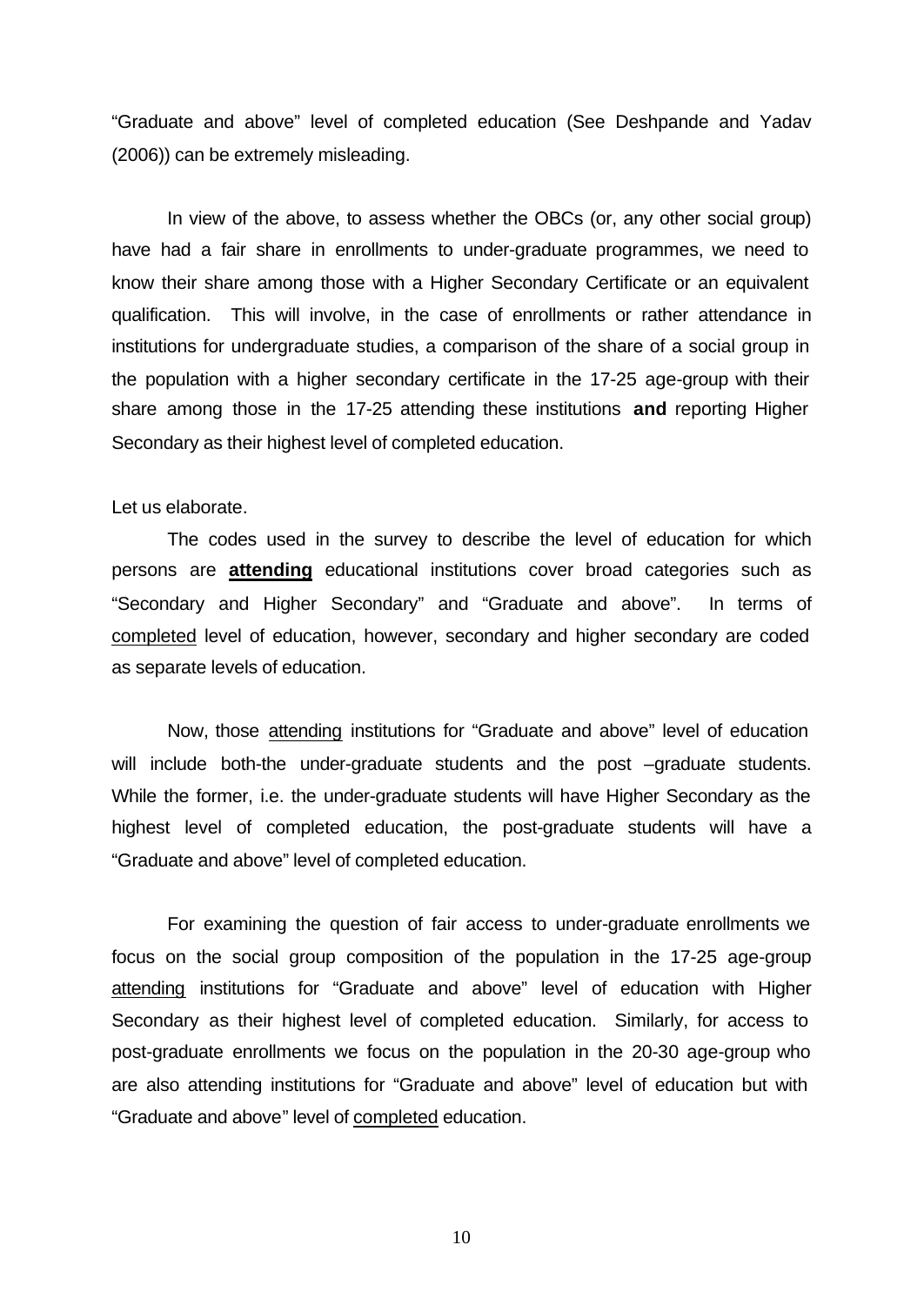It needs to be stressed that, as defined by us, the eligible population for entry into, say, an undergraduate programme, consists of all those who have passed the Higher Secondary School Certificate (or equivalent) examination, without any reference whatever to percentage of marks obtained or any other rank-ordering indicators.

Let us now turn to a discussion of our empirical results based on an analysis of the Unit Record Data of the 55<sup>th</sup> Round Employment-Unemployment Survey.

Tables 5 and 6, respectively, present our estimates of the percentage shares of the social groups in population in the 17-25 age-group – both total and those with a Higher Secondary Certificate or equivalent level of education – and among those attending institutions for graduate (or, rather, under-graduate) studies. In each table, panel A presents the results for all households, while the results for the non-poor ('above poverty-line') and the poor households are presented in Panels B and C. Both for the total and the non-poor households, separate estimates are presented for those attending (under-) graduate programmes in Technical Subjects (agriculture, engineering and medicine, taken together for reasons of sample size); the other subjects; and, all subjects. However, for poor households, sample size considerations have led us to present the estimates only for all subjects taken together.

Consider first, the results for **rural India**. Both for all households and the nonpoor households, the Scheduled Tribes, the Scheduled Castes and the OBCs have a smaller-than-average proportion of their population in the 17-25 age-group who have a Higher Secondary Certificate (or equivalent) level of education. This reduces the share of each and all of the three groups in the population with a Higher Secondary Certificate - the eligible set for entry into an under-graduate programme – below their respective shares in the total population in the 17-25 age-group. Focusing on the OBCs, their share in the eligible set (31.1 percent) is lower than their share in the total 17-25 population (36.6 percent) by 5½ percentage points.

In relation to their share among those having a higher secondary certificate or equivalent qualification (31.1 percent), in 1999-2000, the OBCs in rural India had a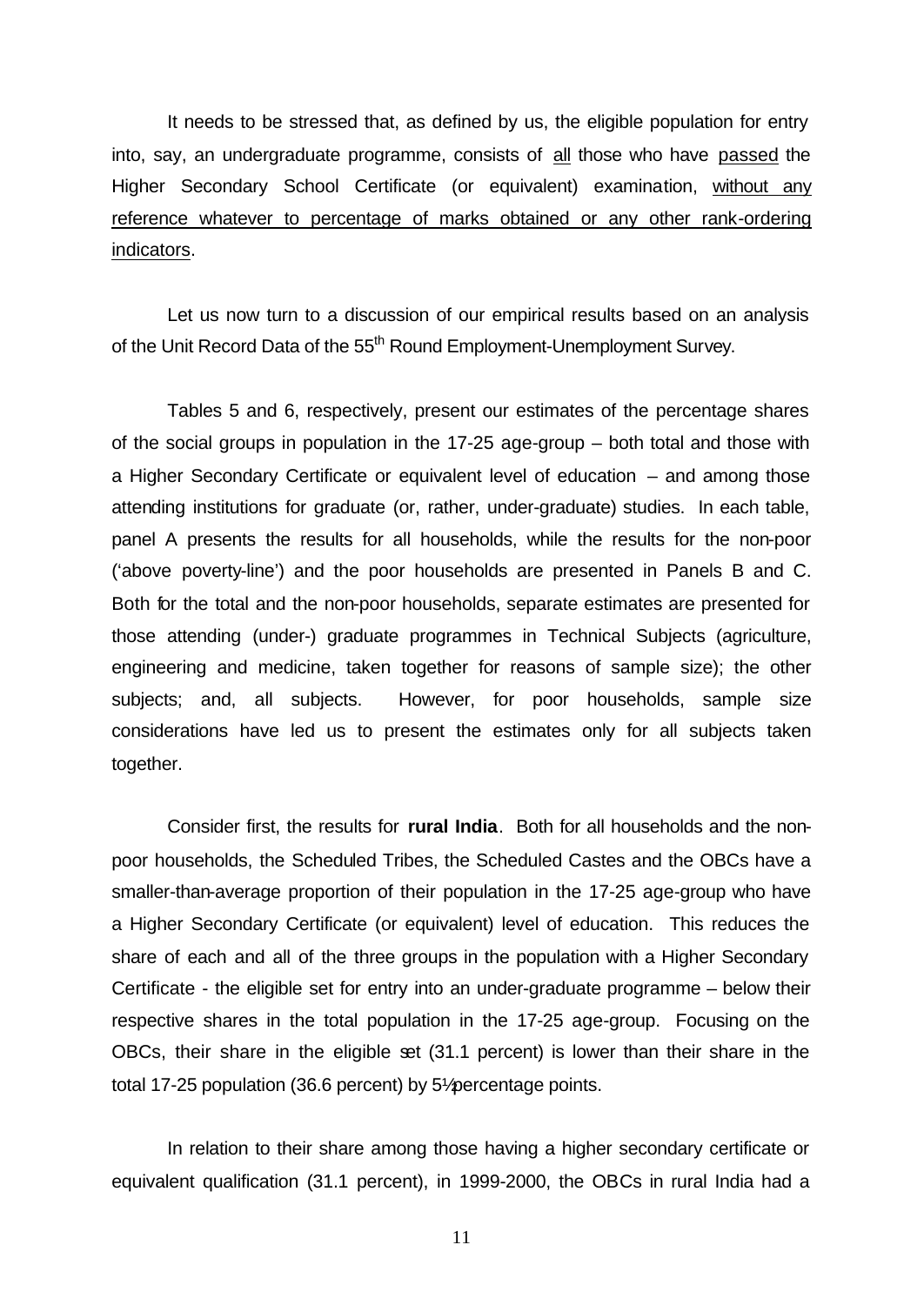27.6 percent share among those attending an under-graduate programme. So that, they are under-represented by 3 ½ percentage points. With a 33.0 percent share among those attending an under-graduate programme in technical Subjects, the OBCs are marginally over-represented in this set.

The extent of OBC under-representation is even smaller (0.9 percent) for the over 70 percent of those households who have an "above poverty-line" level of living. Poor households by contrast have a much greater degree of OBC underrepresentation among those attending educational institutions for under-graduate studies – by a little over 12 percentage points.

In **Urban India**, parallel results in Table 6 shows that, relative to their share in the population with a Higher Secondary Certificate in the 17-25 age-group (26.5percent), the OBCs had a 22.6 percent share among those attending undergraduate studies in Technical Subjects and a 25.2 percent share among those attending under-graduate studies in all subjects taken together. This will translate to an OBC-under-representation of a shade under 4 percentage points for technical subjects and a little over 1 percentage point (1.3 percentage points, to be exact) overall.

In respect of the urban non-poor households (those above the poverty-line), the difference between the share of OBCs in the population with a Higher Secondary Certificate (24.9 percent) and their share among those attending institutions for graduate studies (24.5 percent), at 0.4 percentage point could just reflect the margin of error surrounding these estimates.

For enrollments **for post-graduate studies**, the relevant comparison is between the percentage share of a social group in the population in the age-group 20-30 who have a Graduate degree and their share among those attending institutions for post-graduate studies. The relevant estimates are presented in Table 7. They are presented separately for the rural (Panel A) and the urban (Panel B) populations. For each population segment, results are presented separately for all households, the non-poor households and the poor households.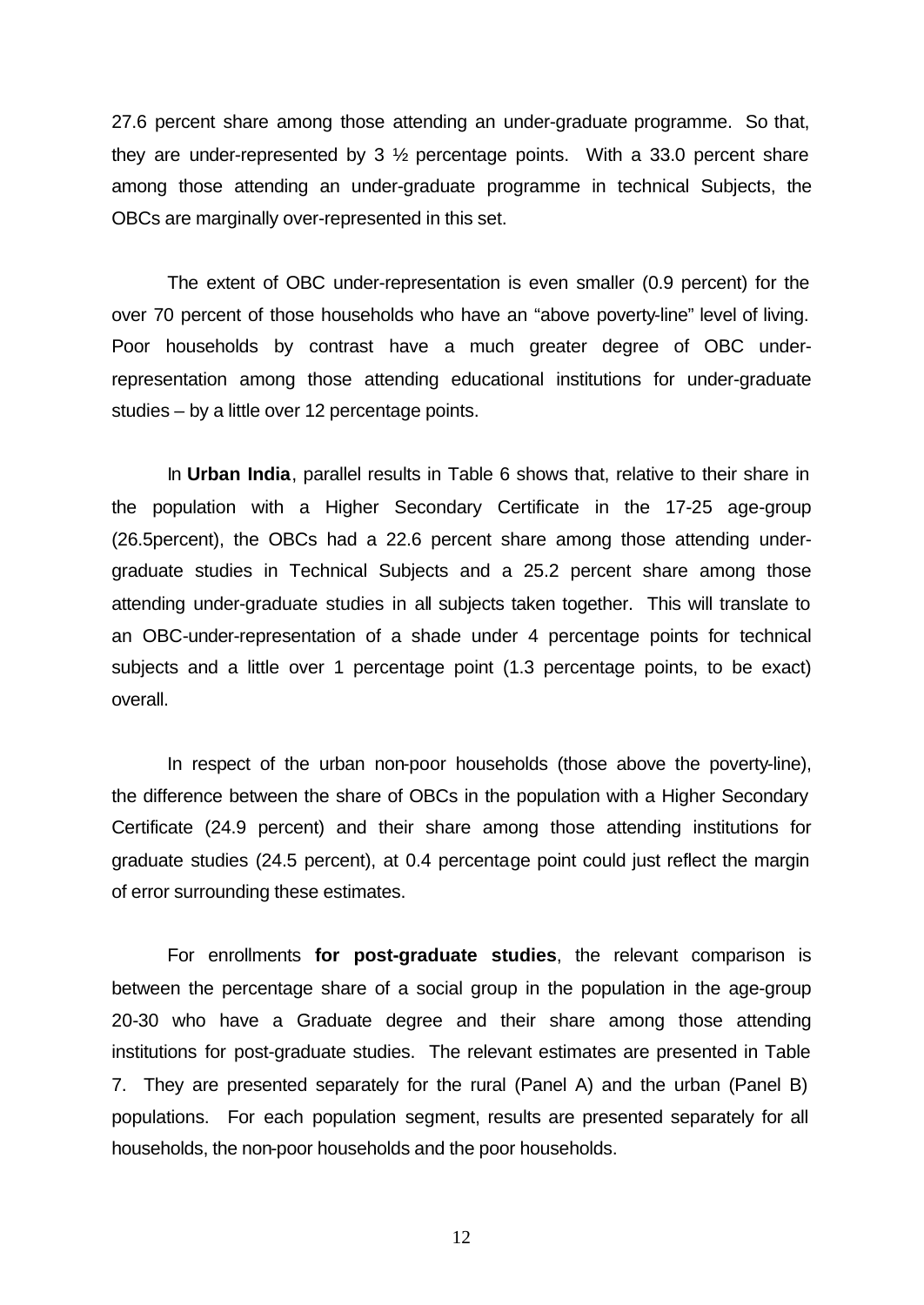Again focusing on the OBCs and taking the poor and the non-poor households together, we find that in rural India, their share among those attending institutions for post-graduate studies (26.4 percent) is lower than their share in the population in the 20-30 age-group with a "Graduate Degree" (27.9 percent) by just 1.5 percentage points.

In Urban India, the OBCs, with a 19.6 percent share among those attending institutions for post-graduate studies compared to their 19.3 percent share among those with a Graduate Degree in the 20-30 age-group, are marginally overrepresented. The gap or the extent of OBC under-representation for the poor among them is close to 5 percentage points<sup>2</sup>.

To summarise our results in this section, for the OBC population as a whole, and, especially for the over 70 percent of the OBCs who are above the poverty line, the extent of OBC under-representation in higher education is less than 5 percent.

Before drawing policy inferences from the above results it is necessary to resolve two issues.

First, What would be the impact of any possible mis-classification of the OBCs as belonging to the residual category of (non-SC/ST) Others either because of mis – declaration by the respondents or, because of incompleteness of OBC lists used when the respondents were not sure? Quite obviously, any correction for such a mis-classification would raise the share of OBCs in the total population. However, as would be equally obvious, any transfer of the sample population from the category of "Others" who are over-represented in enrollments for higher education relative to their share in the elgible population, would narrow down, and possibly eliminate totally, the small gap between the share of OBCs in the eligible population and their share in those among them who are attending institutions for higher education.

In this perspective, therefore, the estimates of the extent of OBC underrepresentation revealed by the estimates presented in Tables 5,6 and 7 should be treated as upper-bround values of such under representation.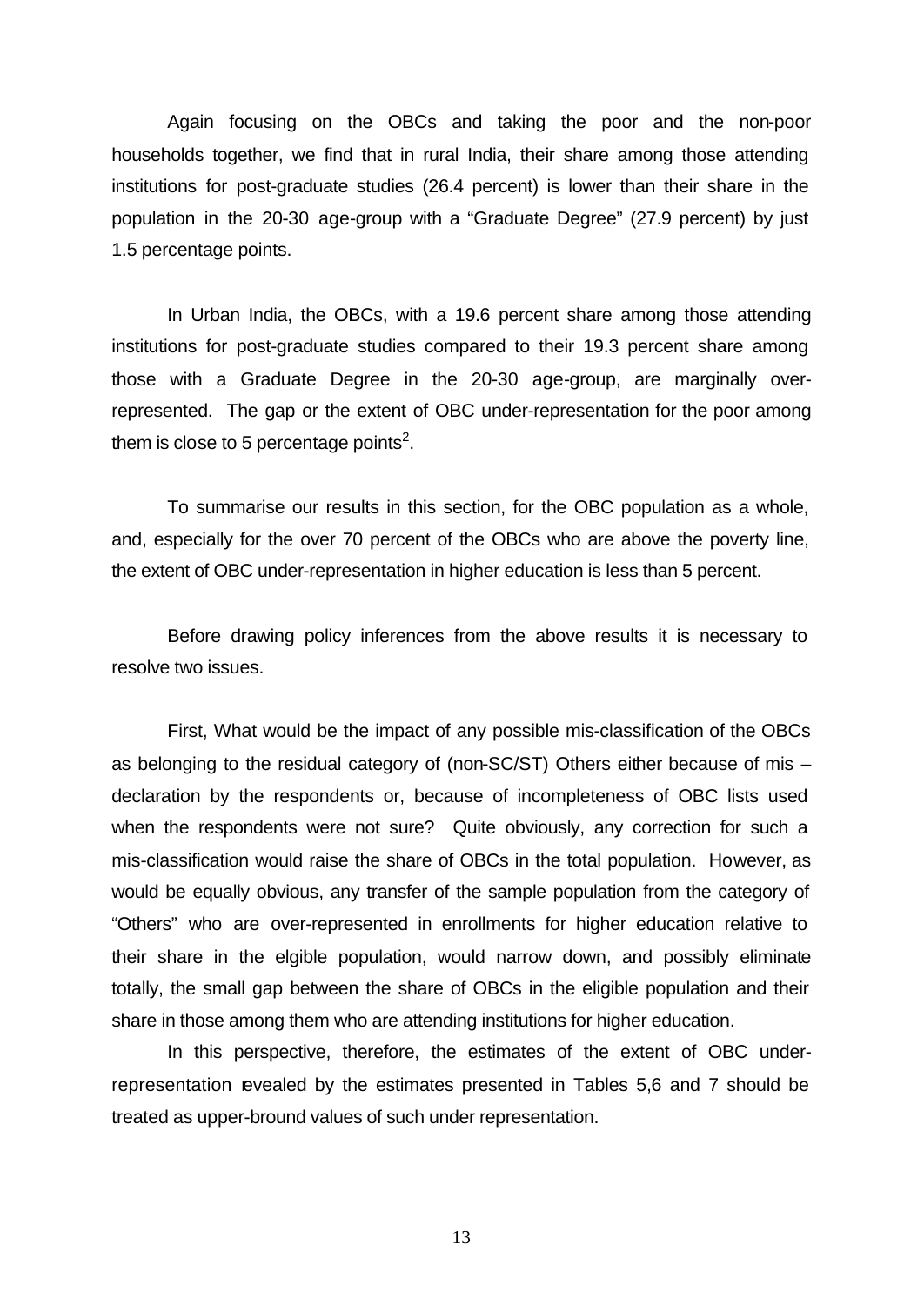The second question to ask is: are we getting these results because of the inclusion of Karnatka and Tamilnadu which have a long history of reservations for OBCs in higher education<sup>3</sup>? Briefly, the answer is no.

As can be seen from the estimates presented in Tables 8 and 9 respectively for the rural and urban populations, for India excluding Karnataka and Tamil Nadu, the exclusion of these two southern states does indeed lower the OBC representation among those attending institutions for (under-) graduate studies. For all subjects, in rural India, their share falls from 27.6 percent to 24.5 percent when we exclude Karnataka and Tamil Nadu. In Urban India, the exclusion of these two states results in a decline in the share of OBCs among those attending educational institutions for under-graduate studies in the 17-25 age-groups (all subjects) from 25.2 percent to 22.1 percent.

The exclusion of the two southern States, however, also reduces the share of OBCs in the population eligible for entry into higher education  $-$  for undergraduate studies, those with a Higher Secondary Certificate or equivalent level of completed education. Thus in rural India, the share of OBCs in the eligible set goes down from 31.1 percent to 27.6 percent and in Urban India from 26.5 percent to 22.6 percent.

With a larger reduction in the share of OBCs in the eligible population (relative to the reduction in their share among those attending under-graduate programmes, for all subjects taken together, the extent of OBC under-representation is reduced rather than raised by the exclusion of Karnataka and Tamil Nadu: from 3.5 percentage points to 3.1 percentage points in rural India, and from 1.3 percentage points to 0.6 percentage points in Urban India. For technical subjects, in rural India, the OBCs in all households and in non-poor households, continue to be marginally over-represented, but for the poor households, the extent of under-representation is greater: up from 11.8 to 13.6 percentage points. In Urban India, also, the OBC under-representation for technical subjects is larger at 5.6 percentage points. But, for under-graduate studies for other subjects, the OBCs are marginally overrepresented.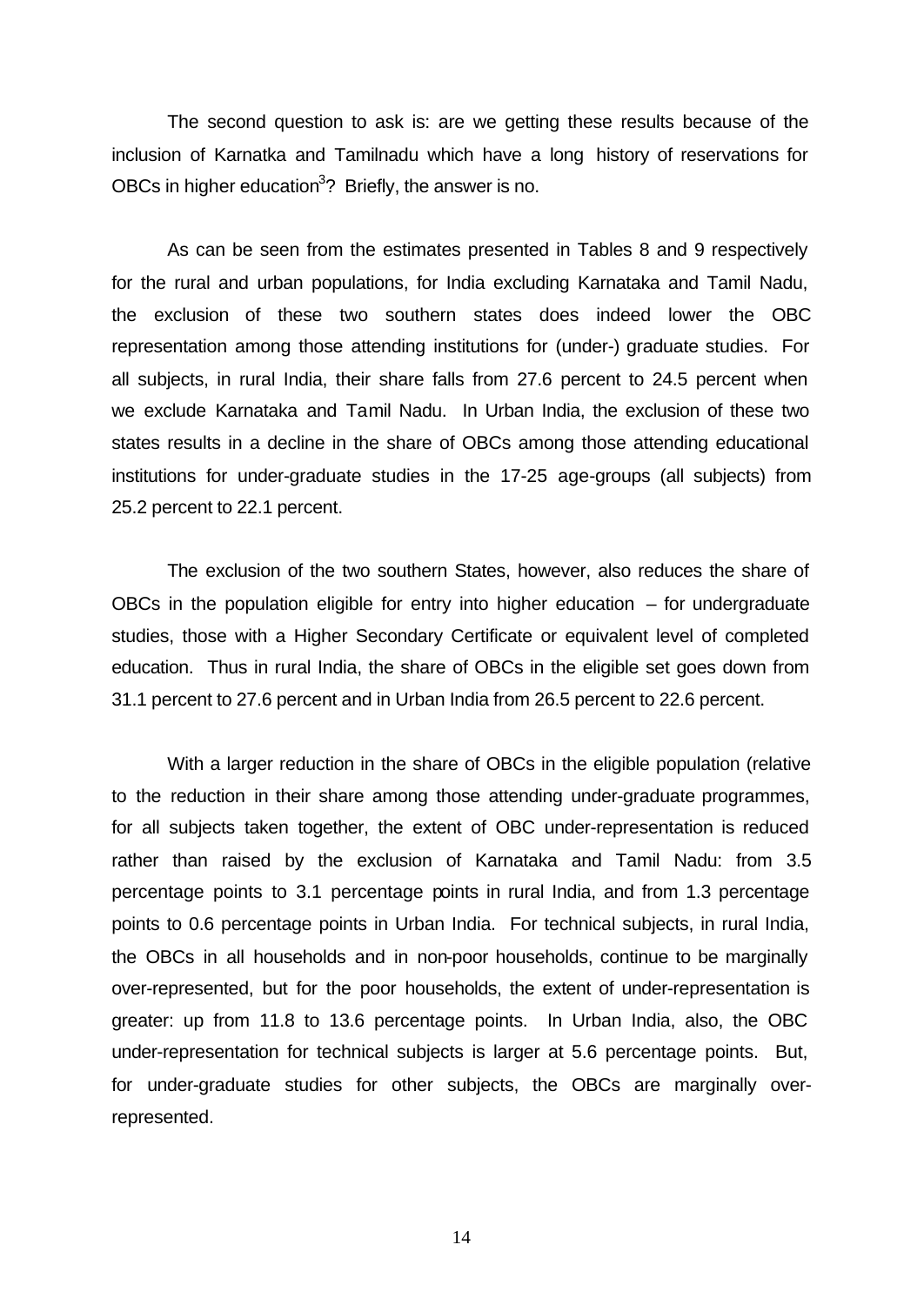Table 10 presents the results for post-graduate studies for India excluding Karnataka and Tamil Nadu. In both rural and urban segments the extent of OBC under-representation is increased by the exclusion of the two Southern States. While in Rural India the gap widens to 5.0 percent, in Urban India a marginal over representation gets converted to a 1.5 point deficit.

Our broad results stand: except for the 29 percent poor among the OBCs who have a greater degree of under-representation (a little over 12 percentage points in rural India), **the extent of OBC under-representation in higher education is less than 5 percent. For the over 70 percent of the OBCs, and not just for the socalled 'creamy layer', the extent of OBC under-representation is even smaller**. As noted above, the exclusion of Karnataka and Tamil Nadu or, for that matter, the exclusion of all the four Southern States (See footnote 3) alters these results only fractionally if at all.

#### **V. The Hasan-Mehta Paper**

Before summarizing our results, a few comments on the most recent paper on the subject that came to my notice after this paper was finalized. (Hasan and Mehta, EPW, September 2, 2006).

In one key respect, the Hasan-Mehta approach to the assessment of underrepresentation of disadvantaged social groups in higher education, namely, the setting-up of a comparison of their share in the eligible set against their share in the "college availing population" parallels the approach adopted in this paper. There are, however, important differences.

The key difference lies in how the eligible set and the college availing population are defined.

Formally, Hasan and Mehta define the eligible set or the minimally qualified as follows: "a student is minimally qualified to enter college only if he has completed Higher Secondary (HS) School" (p3792). At first sight, this would appear to correspond exactly with what we have called "Population with a Higher Secondary Certificate".

However, in empirically implementing this definition - as reflected in the estimates of sample size and what they call imputed sub-population size in Table 1 of their paper (p3792) - they would appear to have included in the set of "minimally qualified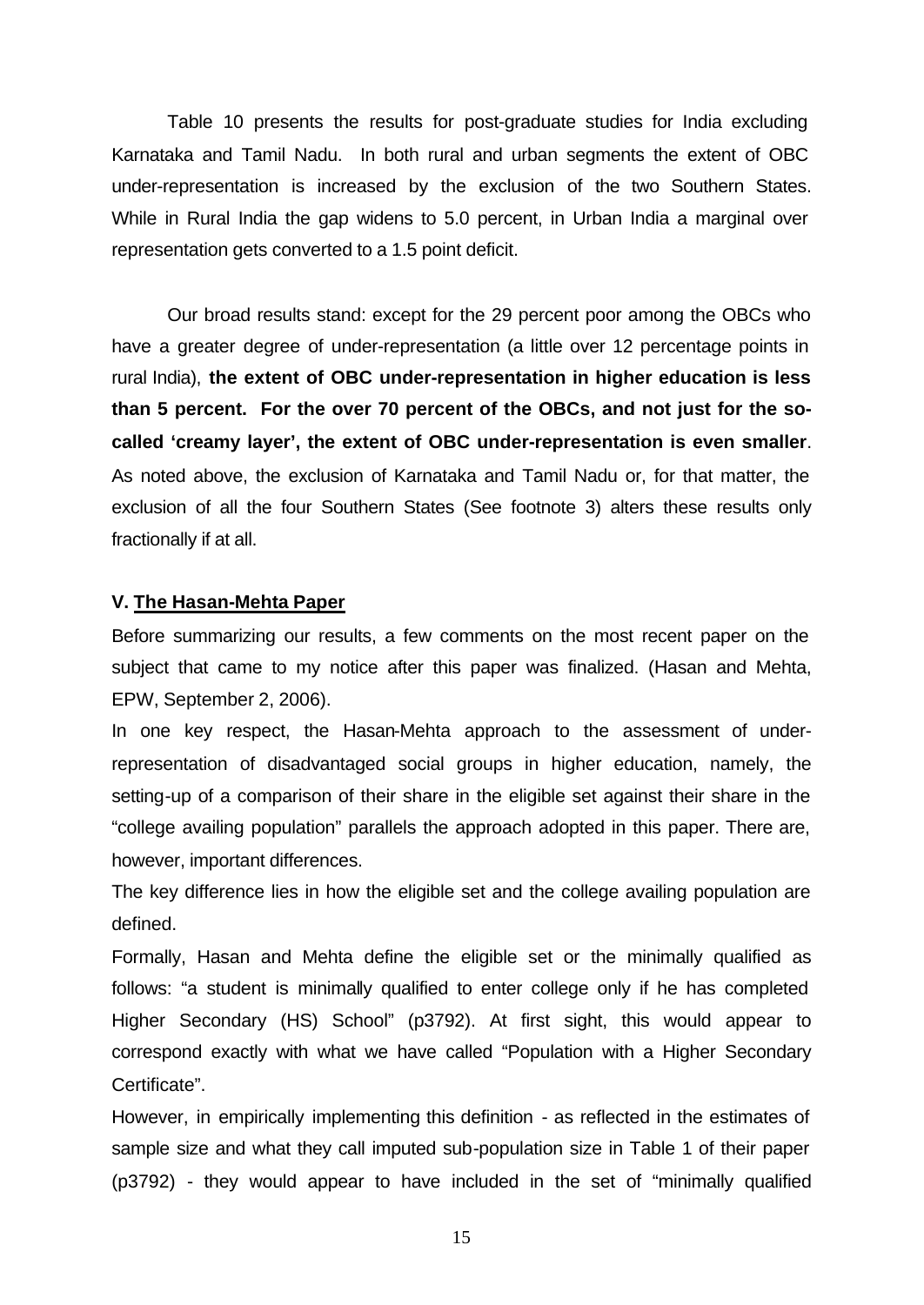population", not only those who report Higher Secondary as their highest level of completed education but, crucially, also those who report "Graduate and above" as their highest level of completed education. Thus, for "Minimally Qualified Males Aged 17-30" in rural areas, Hasan and Mehta report a sample size of 7062 and an imputed sub-population size of 10,612,781. Computations by us from Unit Record Data reveals a sample size of 4625 and an estimated population of 7,185,416 for rural males with Higher Secondary as their highest level of completed education in the 17 - 30 age-group. It is only when you add to this the number of those who have "Graduate and above" as their completed level of education (sample size: 2426, estimated population: 3,391,937), which will yield a combined sample size of 7051 and an estimated population total of 10,577,083, that we have a close match with their figures.

So that, **de facto**, the Hasan-Mehta eligible set is the **sum** of those (in the 17-30 age-group) who report Higher Secondary **and** of those who report "Graduate and above" as their highest level of education.

As regards the college availing population, Hasan and Mehta have defined the same as those in the 17-30 age-group "who are either currently enrolled in college courses or who report having completed a college course" (p.3793). In the absence of any mention to the contrary the set of those "currently enrolled in college courses" would include all those with a Graduate degree who are pursuing post-graduate studies. So that, this sub-set of graduates who are pursuing post-graduate courses would be counted twice in the college availing population: once as part of those who "report having completed a college course" and again as part of those "currently enrolled in college courses".

The Hasan-Mehta definitions of the eligible set (de facto) and of the college availing population has several implications.

Firstly, the combining of those currently enrolled and those who have completed college courses obliterates the distinction between enrollment and successful completion and eliminates the role of differential drop-out/failure rates in understanding inter-group differences in educational outcomes. This also prevents a clearer focus on the issue of access to enrollments that is at the heart of the debate on quotas for the OBCs.

Secondly, a one-for-one counting of those with a completed graduate degree both in the eligible set and in the college availing population (with the sub-set of graduates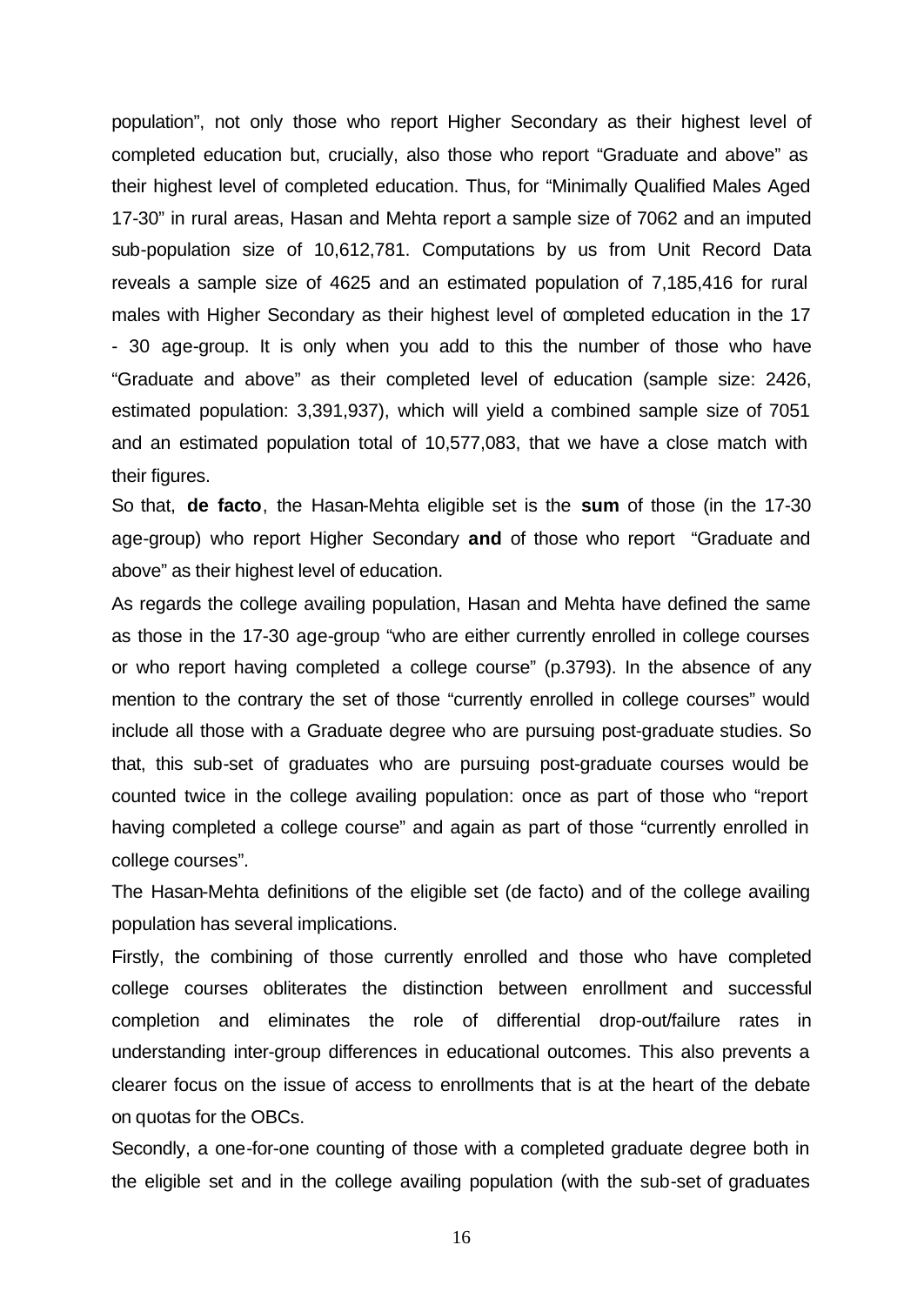pursuing post-graduate studies getting counted twice in the college availing population) would, ceteris paribus, tend to narrow the gap between the share of a social group in the eligible set and its share in the college availing population. More importantly, it robs this gap of any operational significance.

Thus, for OBC urban males, the difference between their share in the eligible set (24.55%) and their share in the college availing population (23.03%) does not imply that their number in college enrollments need to be raised by 1.52 percent of 10.0 million - the number of "minimally qualified" urban males in the 17-30 age-group. For included in this 10.0 million are about 4.5 million who have a "Graduate and above" level of completed education.

Thirdly, because of the lumping together of all those attending institutions for "Graduate and above" level of education, we have a blurring of the key distinction between enrollments for under-graduate and post-graduate studies. For undergraduate studies, the relevant age-group would be 17-25 and enrollments would be conditional on a Higher Secondary Certificate. For post-graduate enrollments, on the other hand, the appropriate age-group would be 20-30 and would require a Graduate degree as the minimum qualification. This distinction is not merely academic: as our results show, while the OBCs are under-represented in the former, at least in Urban India, **in post-graduate enrollments, the OBCs are marginally over-represented.**

Finally, their conclusion that the 27 percent quota for the OBCs would only raise the fraction of minimally qualified OBCs availing of college education from 50.2 percent to 53.0 percent is conditional on their assumption that "the 27 percent reservation for OBC students would include all those OBC students who would have otherwise secured an educational seat to the general category (i.e. on basis of open competition) but choose instead to apply through the reserved category in order to maximise their likelihood of securing a seat" (footnote 13, p.3795).

This is not how the reservation system works. Students do not apply separately for a "quota" seat. They all apply for a given course of study. And, all those who make it to the admission list on their own merit, in this case, **all the OBC students who are currently availing of education without any quota provisions are mandated to be part of the open or general list**. The quota seats will need to be filled-in **additionally**. So that, in a scenario where the total number of seats remains unchanged as it is in their numerical example, a 27 percent quota for the OBCs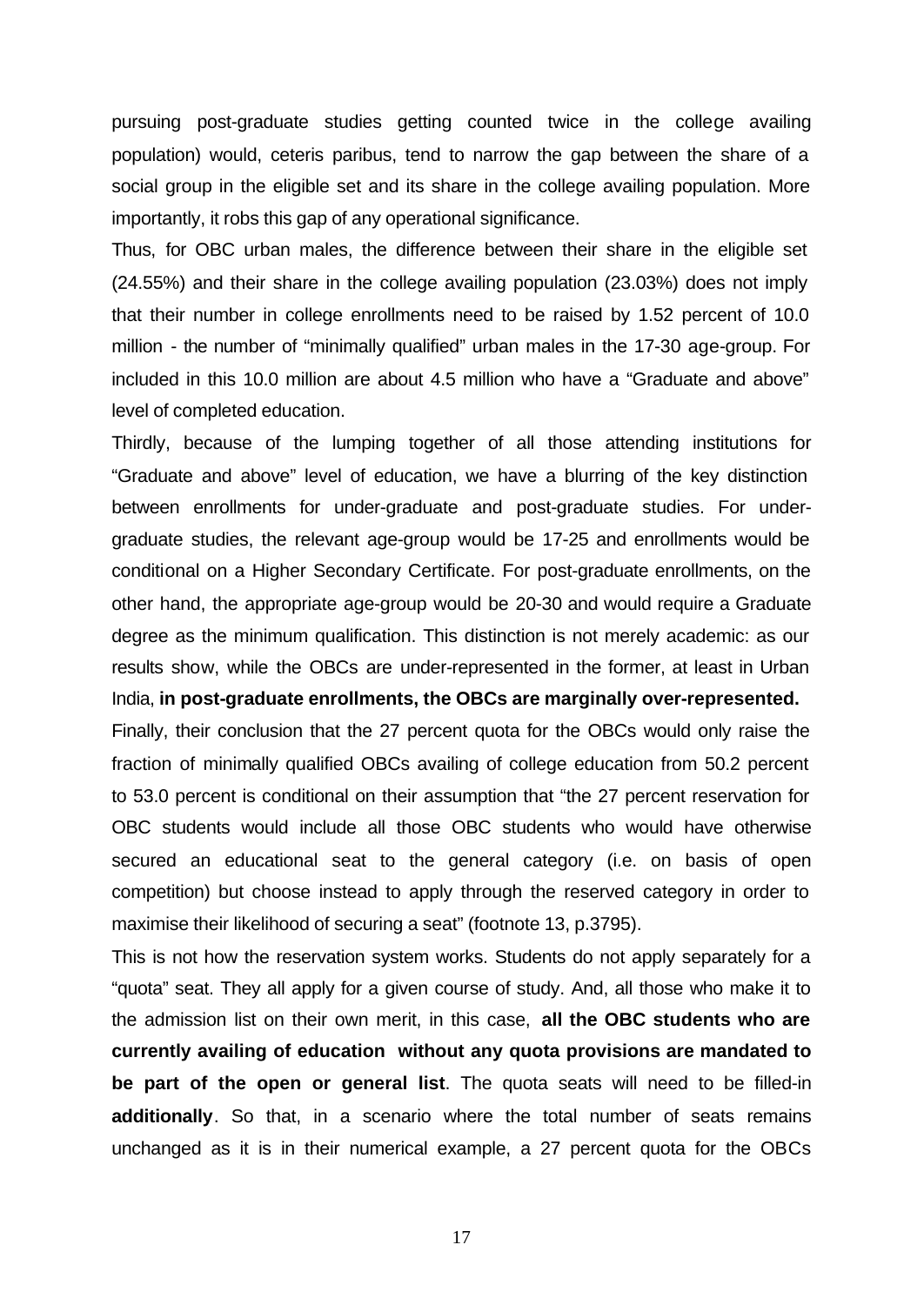would raise their share in college availing population to over 50 percent - well above their share of the minimally qualified.

### **VI. Summary and Conclusions**

Let us begin by summarizing the key results to emerge from the paper.

First, on a range of economic criteria – poverty, means of livelihood, occupational structure and educational attainments – there is a clear hierarchy among the four social groups studied in this paper, namely, the Scheduled Castes, the Scheduled Tribes, the Other Backward Castes and, the residual category of Others. The OBCs are sandwiched between the SC/STs at the lower end of the scale and the (non-SC/ST Others at the top.

Second, separating the poor households within each social group, we find that for the poor among them, there is more of a continuum across the caste-groups with strikingly small differences between the OBCs and the (non-SC/ST) Others.

This would suggest that, with SC/STs already recognized as disadvantaged groups, the poor among the OBCs and the (non-SC/ST) Others should be treated together as a single **backward class** rather than divided then further along caste lines.

Third, on the issue of Fair Access to higher education, since entry into it is conditional on completion of the preceding stage of education, we argue that the extent of under- (or, over-) representation of a social group can only be judged by the comparison of a group's share in enrollments in a given level of education with their share in the population eligible for entry into that level of education. Setting-up such comparisons on the basis of our analysis of Unit Record Data from the NSS 55<sup>th</sup> Round Employment-Unemployment Survey 1999-2000, we show that for the OBCs as, a group, and especially for the over 70 percent of them, who are above the poverty line and not just for the so-called 'creamy layer', the extent of under-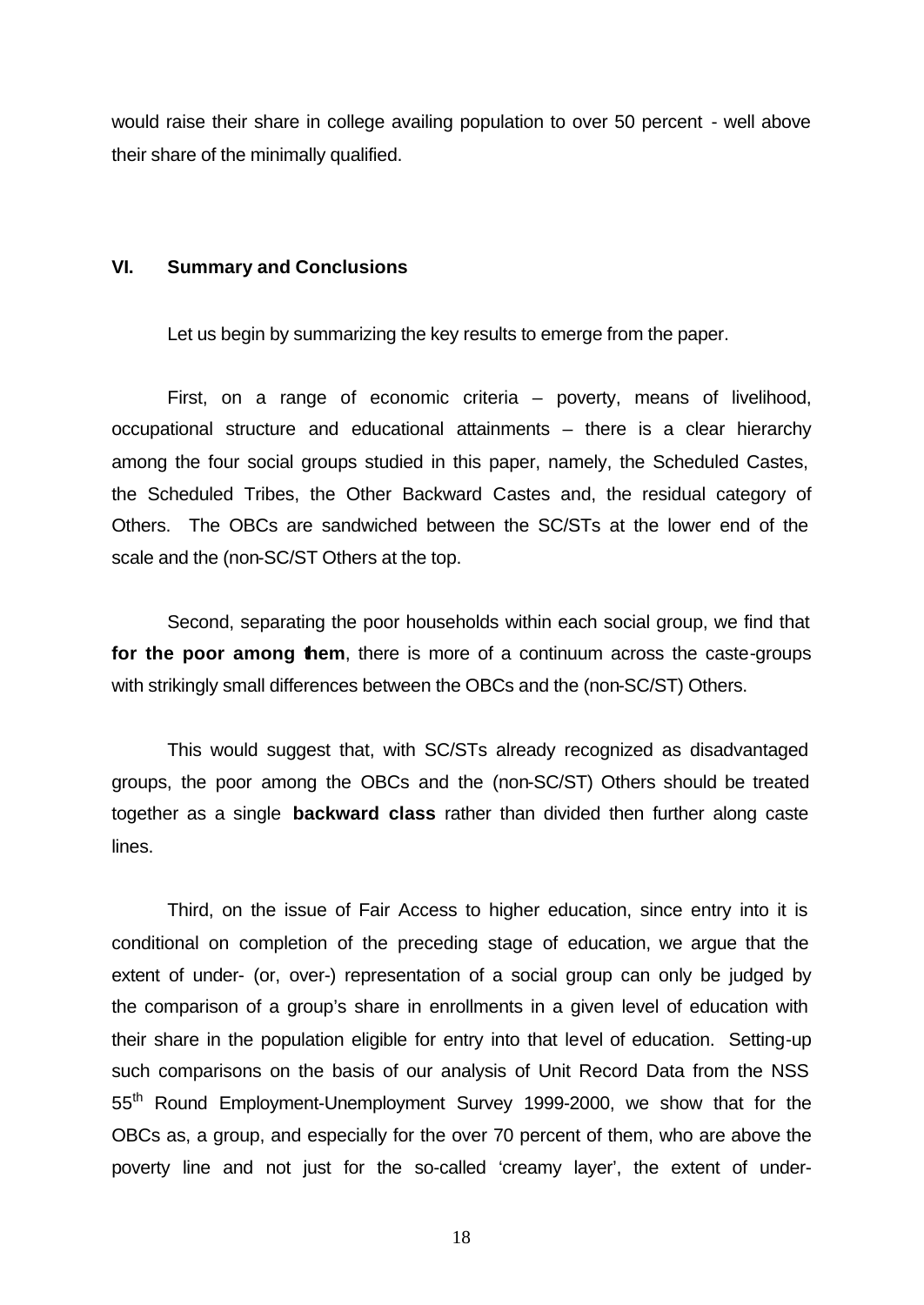representation is less than 5 percent. We have also shown that these results are not affected even when we exclude Karnataka and Tamil Nadu, or for that matter, when we exclude all the four major southern states: Andhra Pradesh, Karnataka, Kerala and Tamil Nadu.

What conclusions follow from the above?

First, at least on grounds of fair access, the proposed 27 percent reservation of seats in institutions for higher education are totally unjustified. To see this clearly, note that all quota seats are mandated to be over and above those that students from any beneficiary group (whether SC, ST or, in this case the OBCs) obtain on their own merit i.e. in a non-quota regime. So that, a 27 percent quota for the OBCs would have the effect of raising the share of OBCs among those enrolled in (attending) institutions for under-graduate studies to a little over 54 percent in rural India and over 52 percent in Urban India. This is to be compared to their share in the eligible population (those with a Higher Secondary Certificate) of, respectively, 30.7 percent and 26.5 percent. (See, Tables 5 and 6). For enrollments in postgraduate studies, the quota would raise the OBC share to 52.5 percent in rural India and 45.6 percent in Urban India relative to their shares in the population in the 20-30 age-group with a Gradate Degree, of 27.5 percent in rural India and 19.1 percent in urban India. A much simpler and vastly more cost-effective solution would be to work with slightly lower cut-offs for the OBCs to enable them to make-up for the very small deficit in their share in enrollments relative to their share among those having the basic qualification for entry into higher education. (See, Rohini Somanathan (2006)).

Second, as regards the poor among the OBCs and the non-SC/ST Others, as also for the Scheduled Castes and the Scheduled Tribes, the real solution to their small share in enrollments even relative to their share in the eligible set lies in tackling their poverty.

It may be argued that the purpose of the quota is to raise the proportion of OBCs having higher education. Undeniably, there is a need for raising the proportion of population with higher education and employable skills to meet the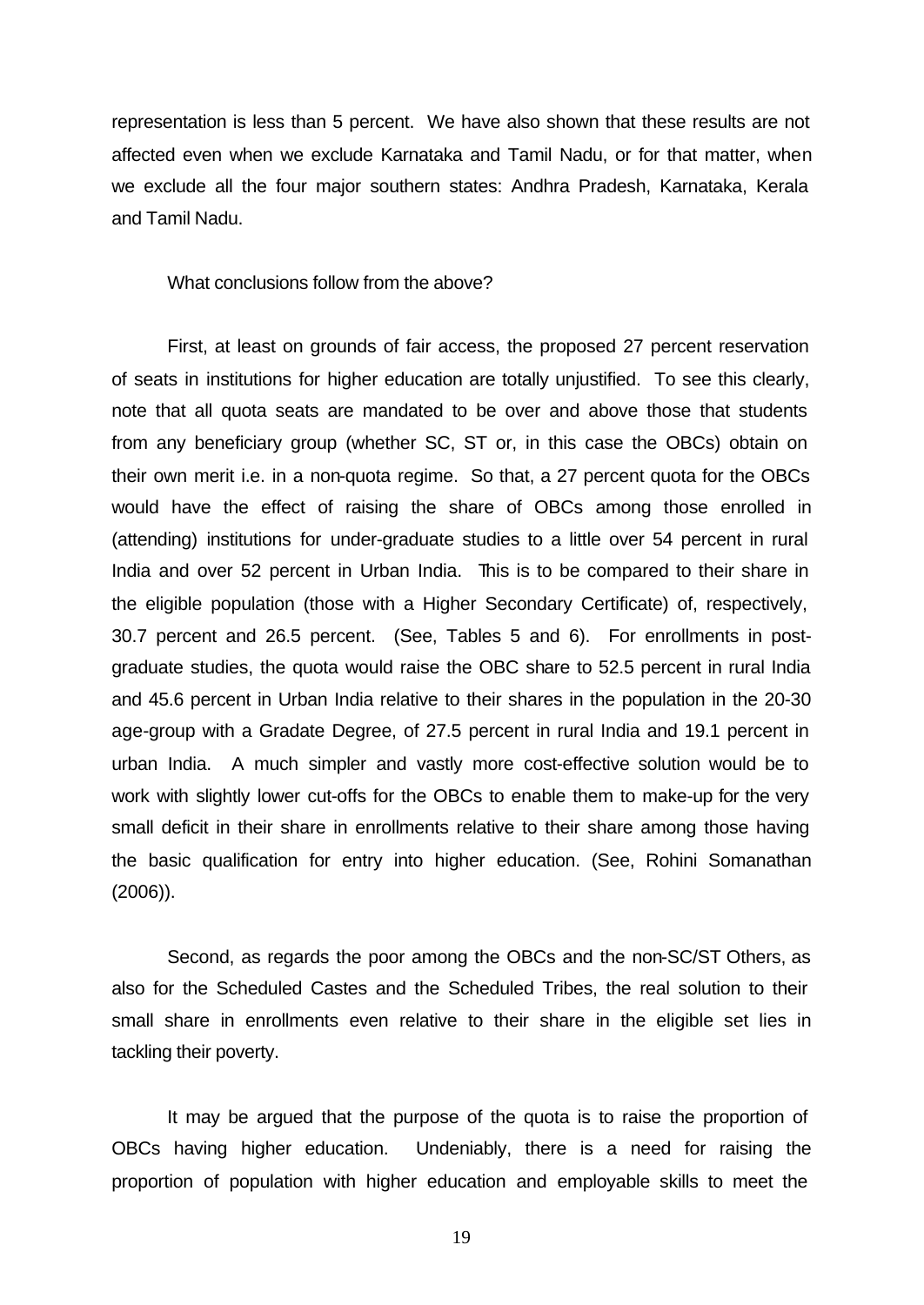skilled manpower needs of our fast growing economy and the global trends towards outsourcing. However, this is true for all social groups and not just the OBCs. More importantly, the solution, lies not in prescriptive quotas in higher education for this or that social group. It is at the school stage that we need to provide more resources to raise the proportion of the population acquiring the basic qualification for entry into higher education – across the board. Quotas in higher education merely divert social attention and resources from the more difficult tasks lower down in the education pyramid.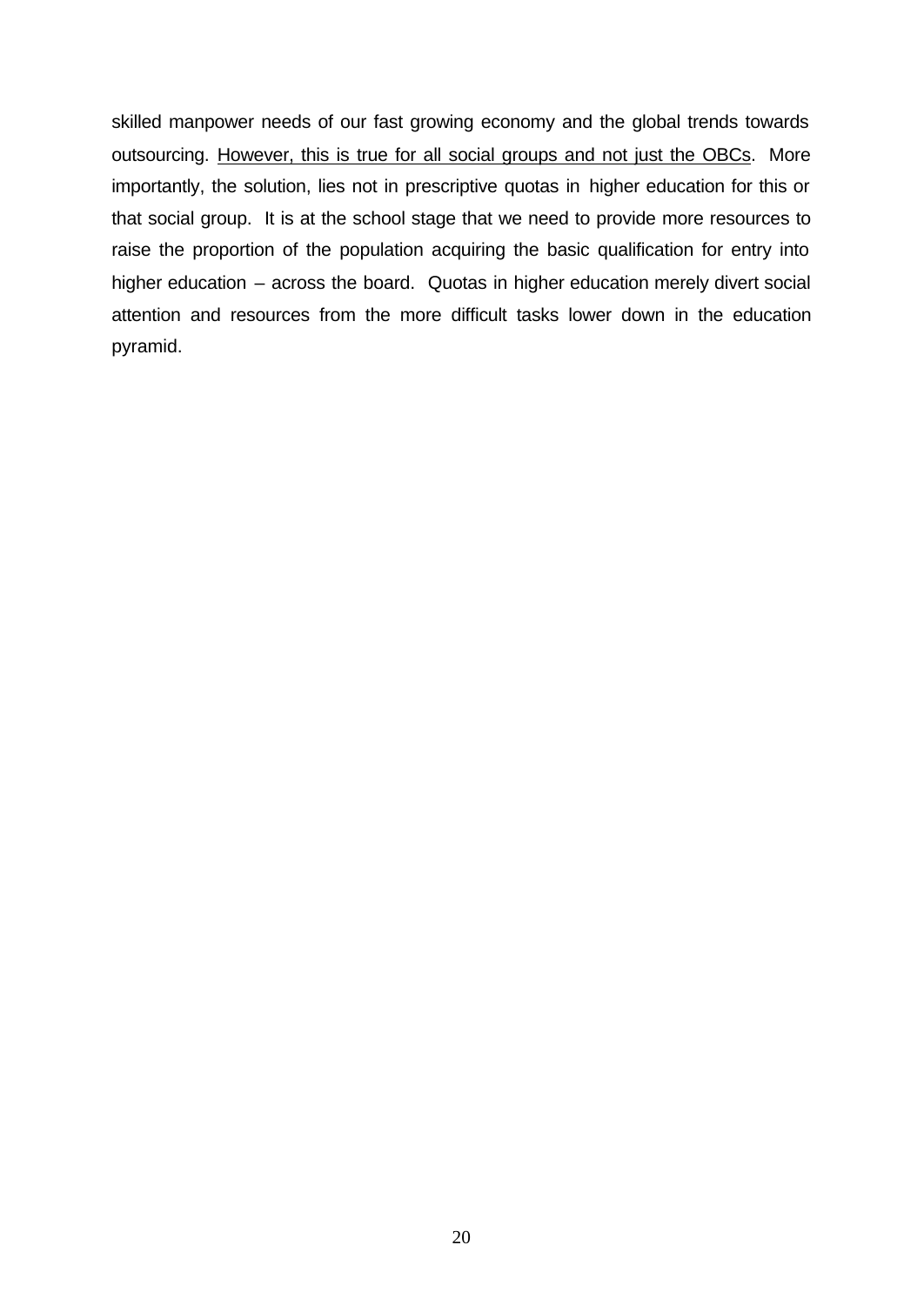### **References:**

- Deshpande, S. and Y. Yadav (2006: "Redesigning Affirmative Actions: Castes and Benefits of Higher Education", **Economic and Political Weekly**, June 17, 2006.
- Rana Hasan and Aashish Mehta, "Under-representation of Disadvantaged Classes in Colleges: What Do The Data Tell Us", **Economic and Political Weekl**y, September 2, 2006.
- Rohini Somanathan, (2006): " Assumptions and Arithmetic of Caste-Based Reservations", **Economic and Political Weekly**, June 17, 2006.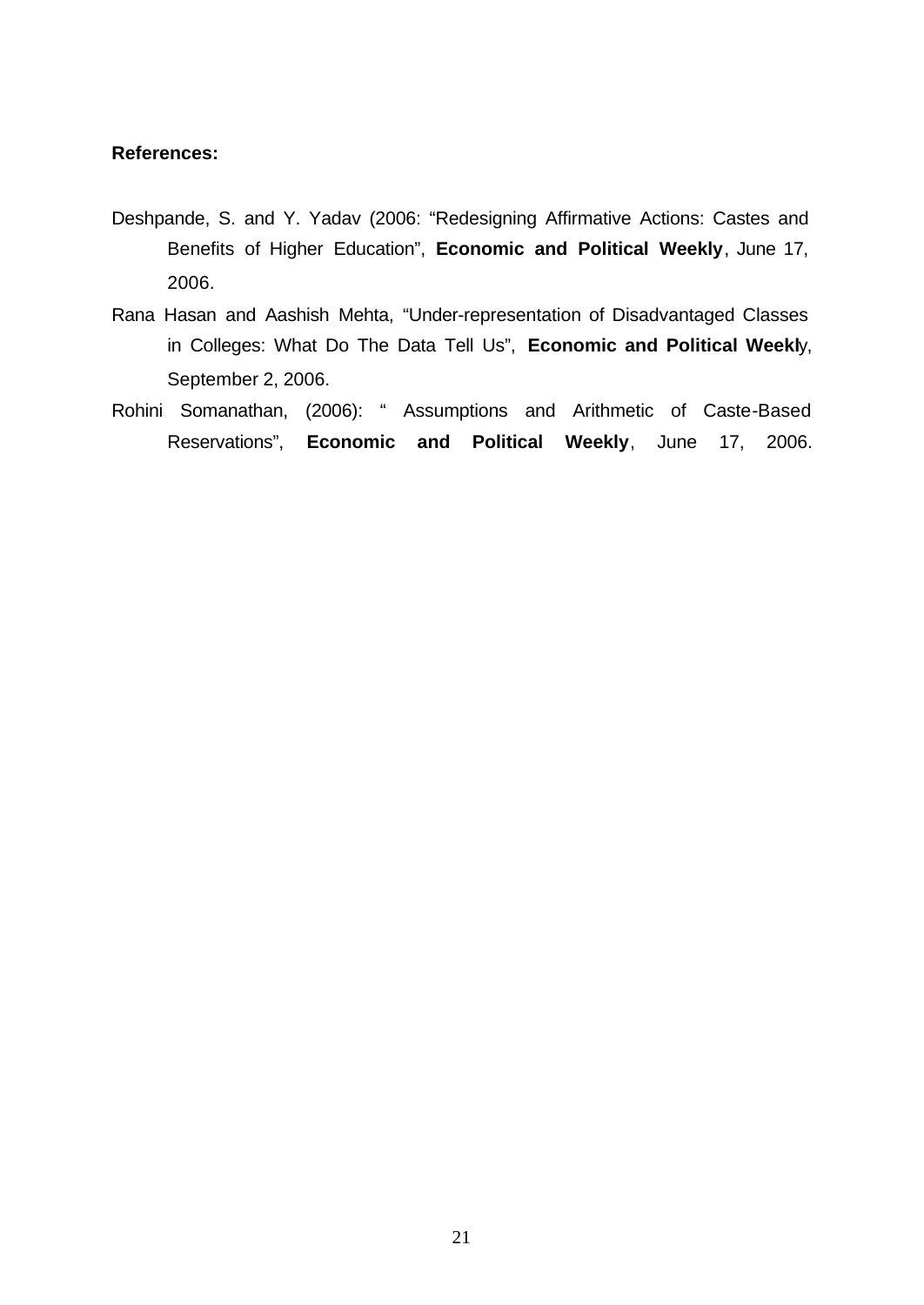Table 1: Share of Social Groups in All-India Rural and Urban Population, 1999-2000: Alternative Estimates from Consumer Expenditure and Employment-Unemployment Surveys

|                  |          | Rural    | Urban           |          |  |
|------------------|----------|----------|-----------------|----------|--|
| Social Group     | From CES | From EUS | <b>From CES</b> | From EUS |  |
|                  |          |          |                 |          |  |
| <b>Scheduled</b> | 10.5     | 10.9     | 3.4             | 3.9      |  |
| <b>Tribes</b>    |          |          |                 |          |  |
| <b>Scheduled</b> | 20.5     | 21.6     | 14.4            | 14.2     |  |
| Castes           |          |          |                 |          |  |
| Other            | 37.6     | 37.0     | 30.4            | 30.9     |  |
| <b>Backward</b>  |          |          |                 |          |  |
| Castes           |          |          |                 |          |  |
| <b>Others</b>    | 31.5     | 30.6     | 51.8            | 51.1     |  |
|                  |          |          |                 |          |  |
| All              | 100.0    | 100.0    | 100.0           | 100.0    |  |

### Percentage Shares of Social Groups

Source: Computed From Unit Record Data, NSS 55<sup>th</sup> Round Consumer Expenditure and Employment-Unemployment Surveys, 1999-2000.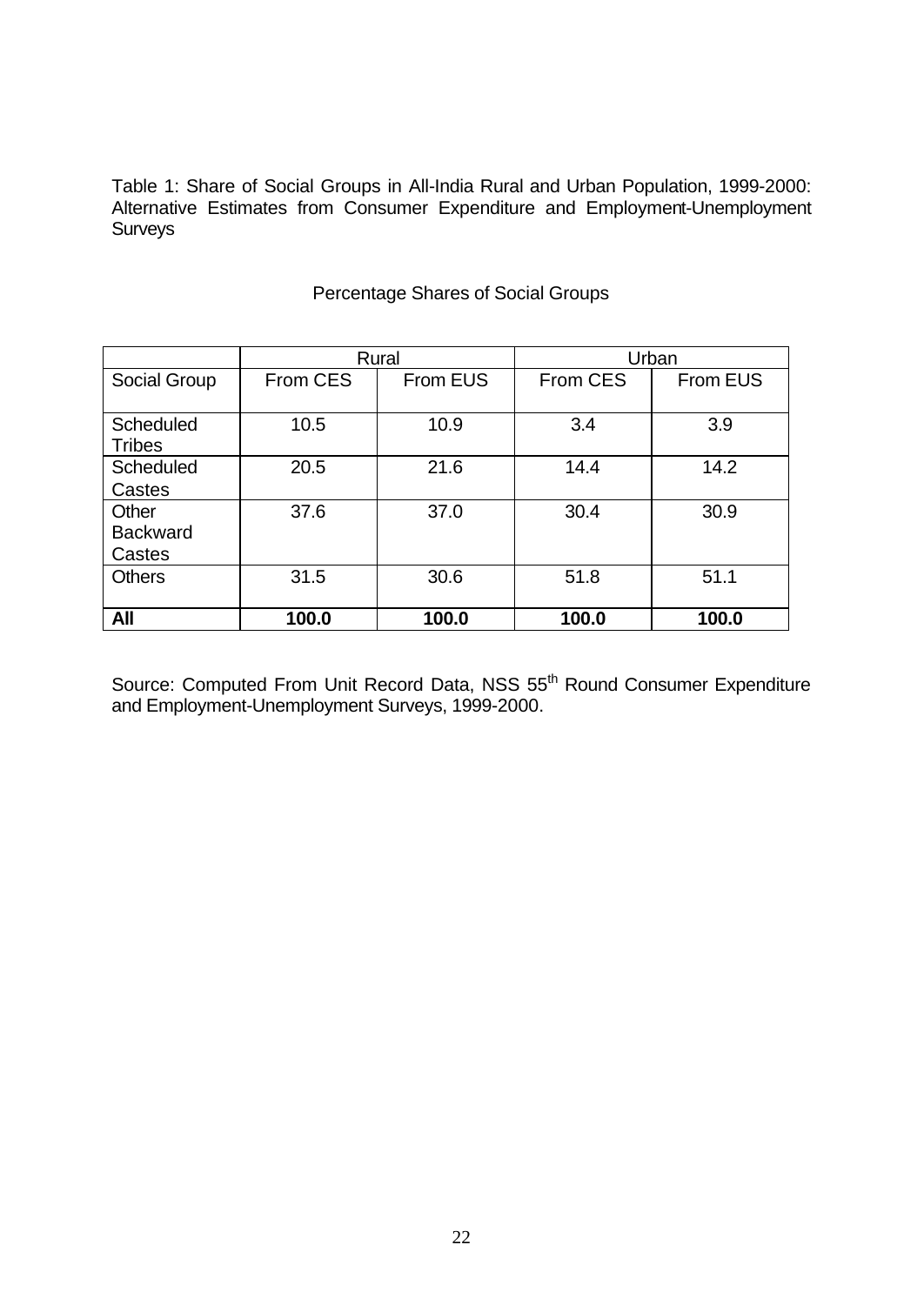Table 2: Poverty Across Social-Groups in Rural and Urban Areas of India: All-India, 1999-2000

| Social Groups   | Head   | Poverty-    | Squared     | <b>PCTE</b><br>Mean | Mean<br>Poverty |
|-----------------|--------|-------------|-------------|---------------------|-----------------|
|                 | Count  | Gap         | Poverty Gap | Among Poor          | Gap<br>Among    |
|                 | Ratios |             |             |                     | Poor            |
| (1)             | (2)    | (3)         | (4)         | (5)                 | (6)             |
|                 |        | Percentages |             | (Rs.0.00)           | (Rs.0.00)       |
| Scheduled       | 48.02  | 11.45       | 3.84        | 255.47              | 79.99           |
| Tribes          |        |             |             |                     |                 |
| Scheduled       | 38.38  | 7.92        | 2.41        | 266.23              | 69.23           |
| Castes          |        |             |             |                     |                 |
| Other           | 29.04  | 5.48        | 1.56        | 272.22              | 63.24           |
| <b>Backward</b> |        |             |             |                     |                 |
| Castes          |        |             |             |                     |                 |
| <b>Others</b>   | 16.29  | 2.89        | 0.79        | 275.88              | 59.59           |
| All             | 28.93  | 5.79        | 1.73        | 268.30              | 67.16           |

### Panel A: Rural India Poverty Line: Rs.335.46

Panel B: Urban India Poverty Line: Rs.451.19

| Social Groups                      | Head<br>Count | Poverty-<br>Gap | Squared<br>Poverty Gap | <b>PCTE</b><br>Mean<br>Among Poor | Mean<br>Poverty<br>Among<br>Gap |
|------------------------------------|---------------|-----------------|------------------------|-----------------------------------|---------------------------------|
|                                    | Ratios        |                 |                        |                                   | Poor                            |
| 1)                                 | (2)           | (3)             | (4)                    | (5)                               | (6)                             |
|                                    |               | Percentages     |                        | (Rs.0.00)                         | (Rs.0.00)                       |
| Scheduled<br><b>Tribes</b>         | 35.15         | 8.98            | 3.35                   | 335.93                            | 115.27                          |
| <b>Scheduled</b><br>Castes         | 37.84         | 8.77            | 2.89                   | 346.67                            | 104.52                          |
| Other<br><b>Backward</b><br>Castes | 28.99         | 6.25            | 1.95                   | 353.98                            | 97.21                           |
| <b>Others</b>                      | 14.68         | 3.01            | 0.91                   | 358.60                            | 92.59                           |
| All                                | 23.09         | 5.04            | 1.60                   | 352.78                            | 98.42                           |

Source: Computed from Unit Record Data of the NSS 55<sup>th</sup> Round Consumer Expenditure Survey.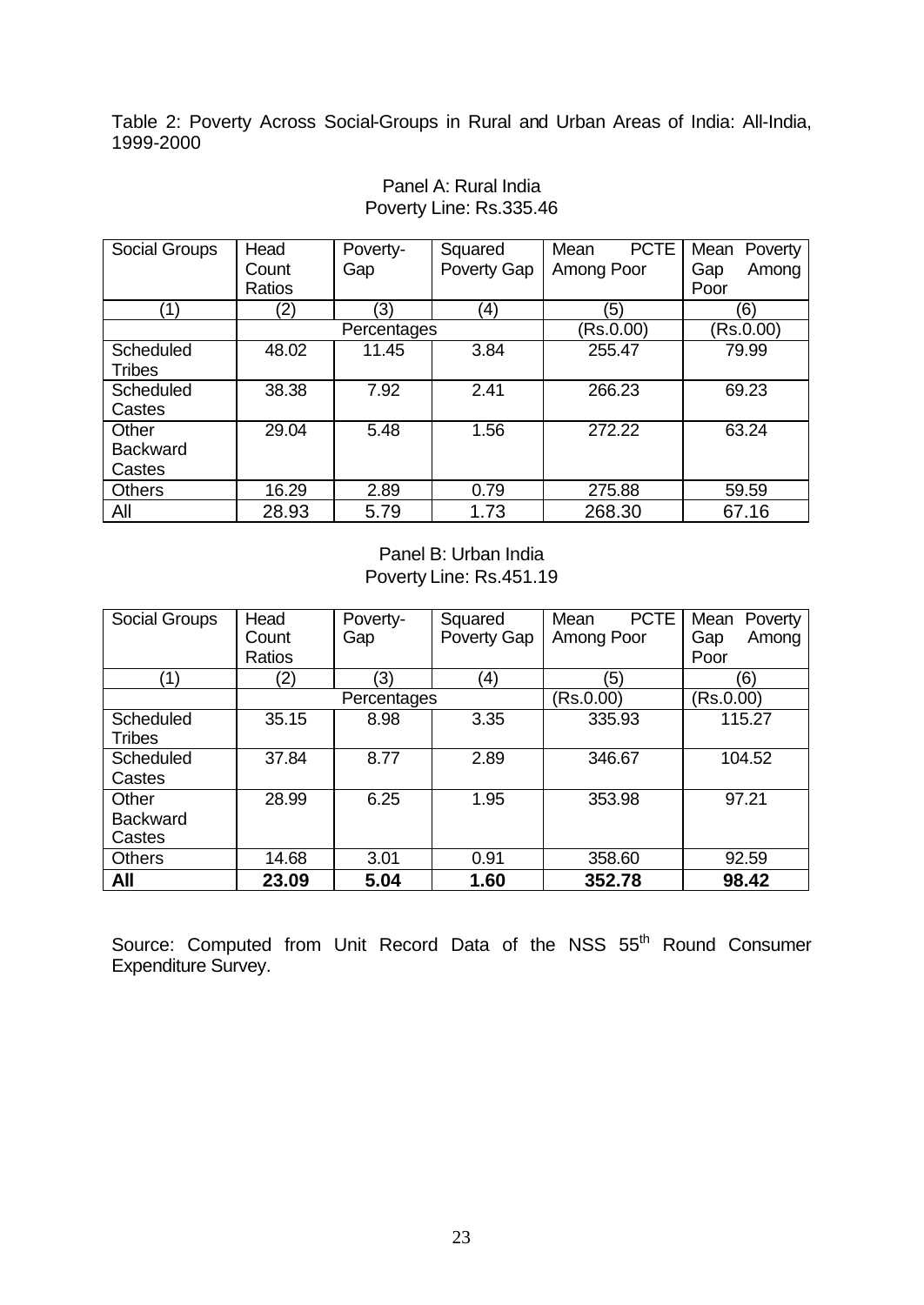Table 3: Distribution of Social Group Population by means of Livelihood Categories for all Households and Poor households in Rural and Urban India: All-India, 1999- 2000

|               |           | All Households |            |               |       | Poor Households |           |            |               |       |
|---------------|-----------|----------------|------------|---------------|-------|-----------------|-----------|------------|---------------|-------|
| Social        | <b>ST</b> | <b>SC</b>      | <b>OBC</b> | <b>Others</b> | All   | ST              | <b>SC</b> | <b>OBC</b> | <b>Others</b> | All   |
| Group/MoL     |           |                |            |               |       |                 |           |            |               |       |
| categories    |           |                |            |               |       |                 |           |            |               |       |
| SE Ag         | 39.5      | 19.3           | 39.4       | 45.8          | 37.1  | 33.4            | 15.1      | 30.7       | 31.9          | 27.2  |
| SE Non-Ag     | 5.3       | 12.5           | 15.9       | 15.4          | 13.9  | 4.6             | 9.1       | 14.4       | 16.2          | 11.8  |
| Ag. Labour    | 38.5      | 49.5           | 26.6       | 17.7          | 30.0  | 50.5            | 61.9      | 40.9       | 36.3          | 47.2  |
| Other         | 9.3       | 9.8            | 7.2        | 5.8           | 7.5   | 7.5             | 8.7       | 6.5        | 6.9           | 7.3   |
| Labour        |           |                |            |               |       |                 |           |            |               |       |
| <b>Others</b> | 7.4       | 8.9            | 10.9       | 15.2          | 11.4  | 3.9             | 4.7       | 7.5        | 8.7           | 6.4   |
| All           | 100.0     | 100.0          | 100.0      | 100.0         | 100.0 | 100.0           | 100.0     | 100.0      | 100.0         | 100.0 |

### Panel A: Rural India Percentage Shares

Panel B: Urban India Percentage Shares

|               | All Households |           |            |               |       | Poor Households |       |            |               |       |
|---------------|----------------|-----------|------------|---------------|-------|-----------------|-------|------------|---------------|-------|
| MoL           | <b>ST</b>      | <b>SC</b> | <b>OBC</b> | <b>Others</b> | All   | <b>ST</b>       | SC    | <b>OBC</b> | <b>Others</b> | All   |
| categories    |                |           |            |               |       |                 |       |            |               |       |
| Self-         | 25.3           | 29.7      | 43.1       | 40.9          | 39.4  | 23.1            | 34.4  | 46.4       | 45.6          | 42.1  |
| Employed      |                |           |            |               |       |                 |       |            |               |       |
| Ag            |                |           |            |               |       |                 |       |            |               |       |
| RWS-          | 37.9           | 38.7      | 34.5       | 40.6          | 40.3  | 14.9            | 19.7  | 22.3       | 24.6          | 22.1  |
| Workers       |                |           |            |               |       |                 |       |            |               |       |
| Casual        | 27.5           | 26.5      | 16.5       | 7.8           | 14.0  | 51.3            | 41.6  | 26.6       | 24.2          | 30.5  |
| Labour        |                |           |            |               |       |                 |       |            |               |       |
| <b>Others</b> | 9.2            | 5.0       | 5.8        | 6.7           | 6.3   | 10.6            | 4.3   | 4.7        | 5.5           | 5.2   |
| All           | 100.0          | 100.0     | 100.0      | 100.0         | 100.0 | 100.0           | 100.0 | 100.0      | 100.0         | 100.0 |

Source: Computed from Unit Record Data, NSS 55<sup>th</sup> Round Employment-Unemployment Survey.

Notes: SE AG: Self-Employed in agriculture; SE Non-Ag: Self-Employed in Non-Agriculture; Ag Labour: Agricultural Labour; RWS-Worker: Regular Wage/Salary **Workers**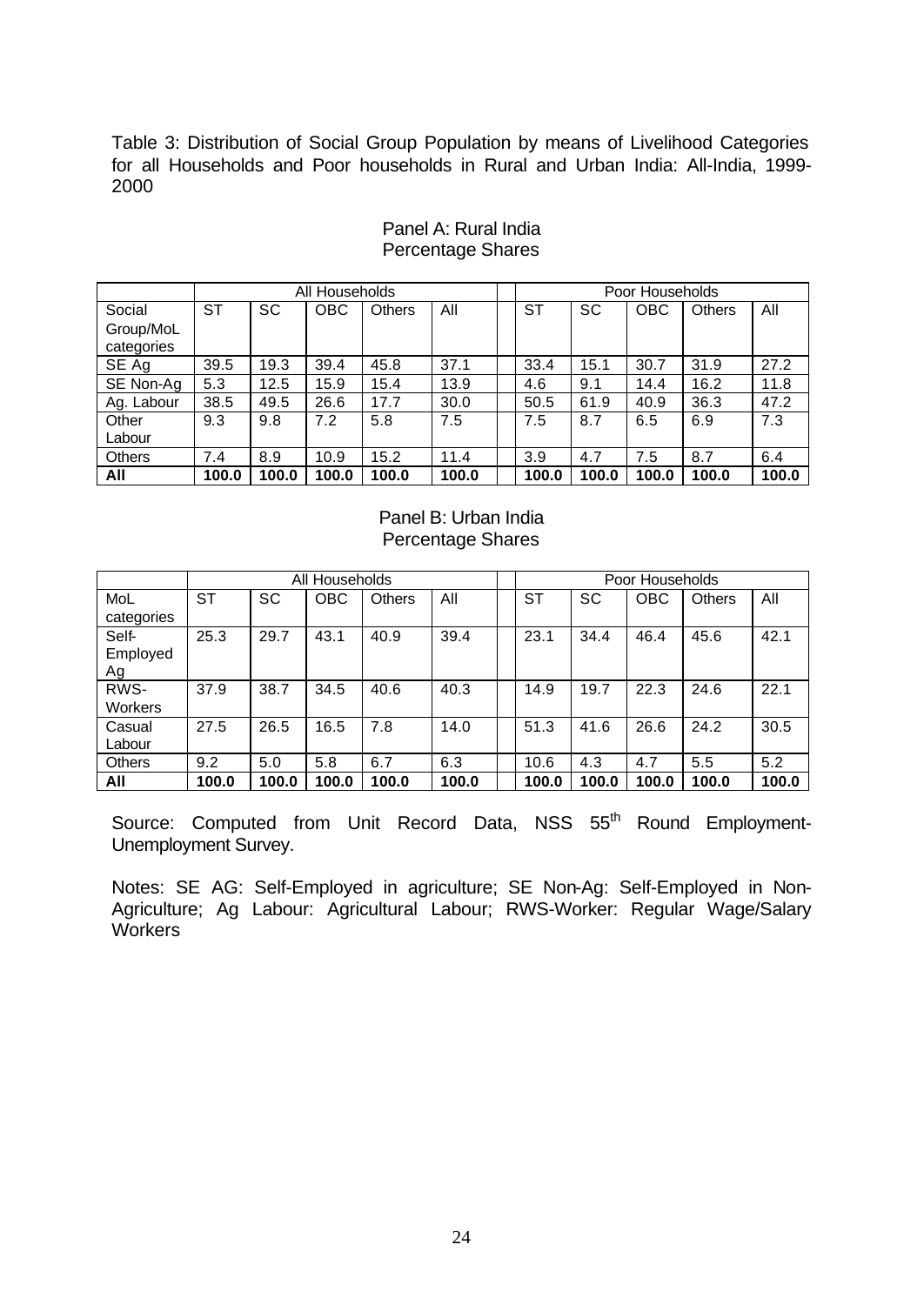Table 4.R: List of Top Five Occupations of UPSS Work Force in Poor Households Across Social Groups: All-India, Rural, 1999-2000

| Social        | <b>Scheduled</b>   | <b>Scheduled</b>   | Other<br><b>Backward</b>           | <b>Others</b>             |
|---------------|--------------------|--------------------|------------------------------------|---------------------------|
| Group/Rank    | <b>Tribes</b>      | Castes             | Castes                             |                           |
| of Occupation |                    |                    |                                    |                           |
| 1.            | Agricultural       | Agricultural       | Agricultural                       | Residual                  |
|               | Labourers          | Labourers          | Labourers                          | Farmers,                  |
|               |                    |                    |                                    | Fishermen,                |
|               |                    |                    |                                    | Hunters etc.              |
| 2.            | Residual           | Residual           | Residual<br>Farmers,               | Agricultural              |
|               | Farmers,           | Farmers,           | Fishermen, Hunters                 | Labourers                 |
|               | Fishermen,         | Fishermen,         | etc.                               |                           |
|               | Hunters etc.       | Hunters etc.       |                                    |                           |
| 3.            | Labourers          | Labourers          | <b>Sales Workers</b>               | Residual<br><b>Direct</b> |
|               | not                | not                |                                    | Production                |
|               | elsewhere          | elsewhere          |                                    | <b>Process</b>            |
|               | classified         | classified         |                                    | <b>Workers</b>            |
| 4.            | <b>Bricklayers</b> | <b>Bricklayers</b> | <b>Services</b><br><b>Residual</b> | <b>Sales Workers</b>      |
|               | Other<br>and       | Other<br>and       | <b>Mostly</b><br>to                |                           |
|               | Construction       | Construction       | Households                         |                           |
|               | <b>Workers</b>     | <b>Workers</b>     |                                    |                           |
| 5.            | <b>Sales</b>       | Residual           | Labourers<br>not                   | Labourers<br>not          |
|               | <b>Workers</b>     | <b>Services</b>    | elsewhere                          | elsewhere                 |
|               |                    | Ancilliary<br>to   | classified                         | classified                |
|               |                    | production         |                                    |                           |
|               |                    | Process            |                                    |                           |

Top Five Occupations Ranked by Share in Work Force

Source: Based on Detailed Tabulation from Unit Record Data, NSS 55<sup>th</sup> Round Employment-Unemployment Survey, 1999-2000.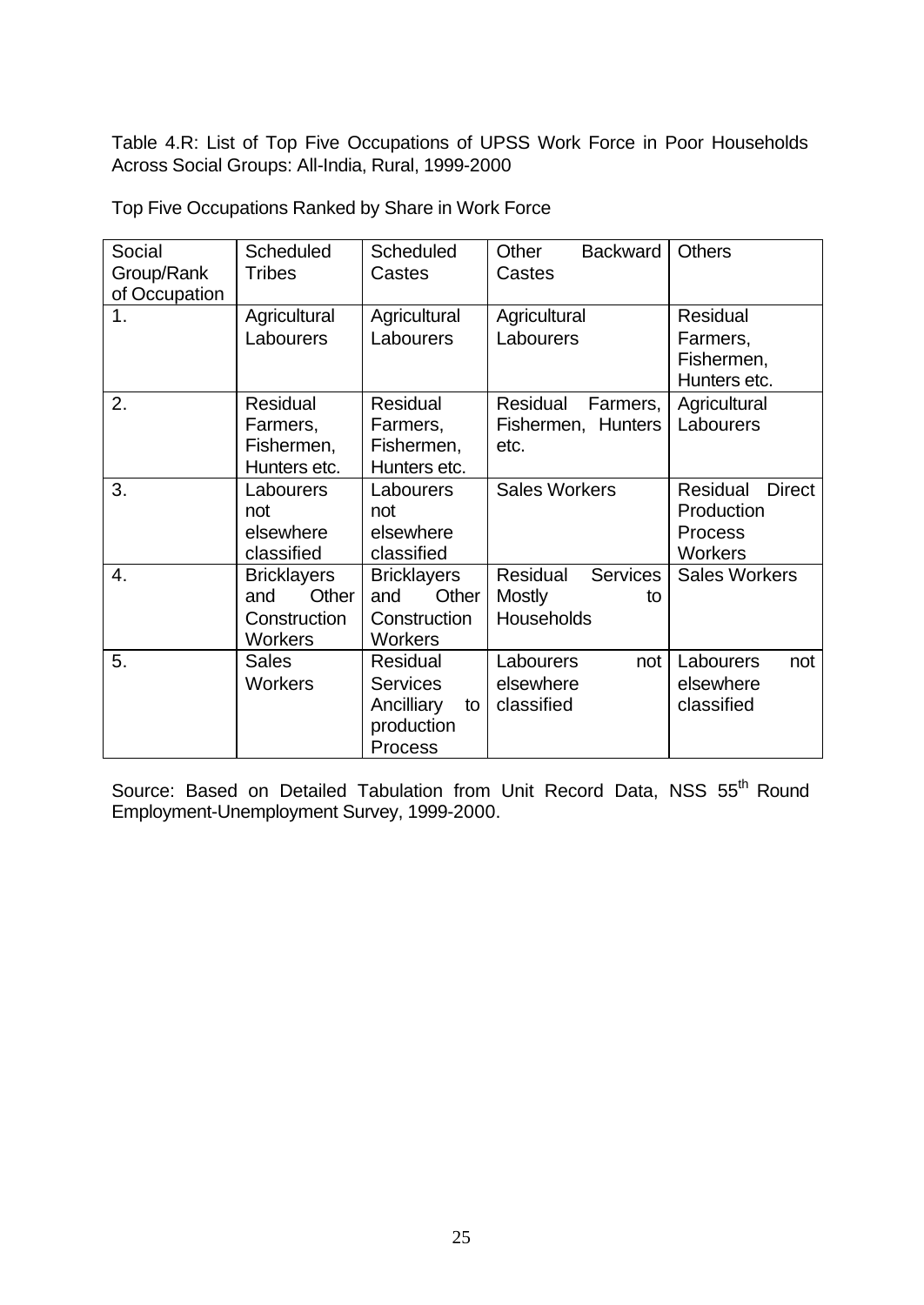Table 4.U: List of Top Ten Occupations of UPSS Work Force in Poor Households Across Social Groups: All-India, Urban, 1999-2000

| Social<br>Group  | <b>Scheduled Tribes</b>                                         | <b>Scheduled Castes</b>                                                               | <b>Backward</b><br>Other<br>Castes                                                           | <b>Others</b>                                                                             |
|------------------|-----------------------------------------------------------------|---------------------------------------------------------------------------------------|----------------------------------------------------------------------------------------------|-------------------------------------------------------------------------------------------|
| 1.               | Agricultural<br>Labourers                                       | <b>Agricultural Labourers</b>                                                         | <b>Sales Workers</b>                                                                         | <b>Sales Workers</b>                                                                      |
| 2.               | Labourers not<br>elsewhere<br>classified                        | Labourers not<br>elsewhere classified                                                 | Residual Farmers,<br>Fishermen, Hunters<br>etc.                                              | <b>Residual Direct</b><br>Production<br><b>Process Workers</b>                            |
| $\overline{3}$ . | Residual Farmers,<br>Fishermen,<br>Hunters etc.                 | Residual Farmers,<br>Fishermen, Hunters<br>etc.                                       | <b>Residual Services</b><br>Mostly to<br>Households                                          | Transport<br>Equipment<br>Operators                                                       |
| $\overline{4}$ . | <b>Sales Workers</b>                                            | <b>Bricklayers and Other</b><br><b>Construction Workers</b>                           | Agricultural<br>Labourers                                                                    | Labourers not<br>elsewhere<br>classified                                                  |
| $\overline{5}$ . | <b>Bricklayers and</b><br><b>Other Construction</b><br>Workers  | <b>Sales Workers</b>                                                                  | Labourers not<br>elsewhere<br>classified                                                     | <b>Residual Services</b><br>mostly to<br>Households                                       |
| 6.               | <b>Residual Services</b><br>Ancilliary to<br>production Process | <b>Transport Equipment</b><br><b>Operators</b>                                        | <b>Residual Direct</b><br>Production process<br>Workers                                      | Residual<br>Farmers,<br>Fishermen,<br>Hunters etc.                                        |
| $\overline{7}$ . | <b>Residual Services,</b><br>Mostly to<br>Households            | <b>Residual Universal</b><br><b>Services Associated</b><br>with Production<br>Process | <b>Bricklayers and</b><br><b>Other Construction</b><br>Workers                               | Spinners,<br>Weavers,<br>Knitters, Dyers<br>and Related<br>Workers                        |
| 8.               | Transport<br>Equipment<br>Operators                             | <b>Residual Farmers,</b><br>Fishermen, Hunters<br>etc.                                | Transport<br>Equipment<br>Operators                                                          | <b>Bricklayers and</b><br>Other<br>Construction<br>Workers                                |
| 9.               | Maids & Other<br>Housekeeping<br><b>Service Workers</b>         | <b>Residual Direct</b><br>Production process<br>Worekrs                               | <b>Residual Universal</b><br><b>Services</b><br>Associated with<br><b>Production Process</b> | <b>Machinery Fitters,</b><br>Machine<br>Assemblers &<br>Precision<br>Instrument<br>makers |
| 10,              | <b>Material Handling</b><br>& Related<br>Equipment<br>Operators | Maids & Other<br>Housekeeping<br><b>Service Workers</b>                               | Spinners, Weavers,<br>Knitters, Dyers and<br><b>Related Workers</b>                          | Agricultural<br>Labourers                                                                 |

### Top Ten Occupations Ranked by Share in Work Force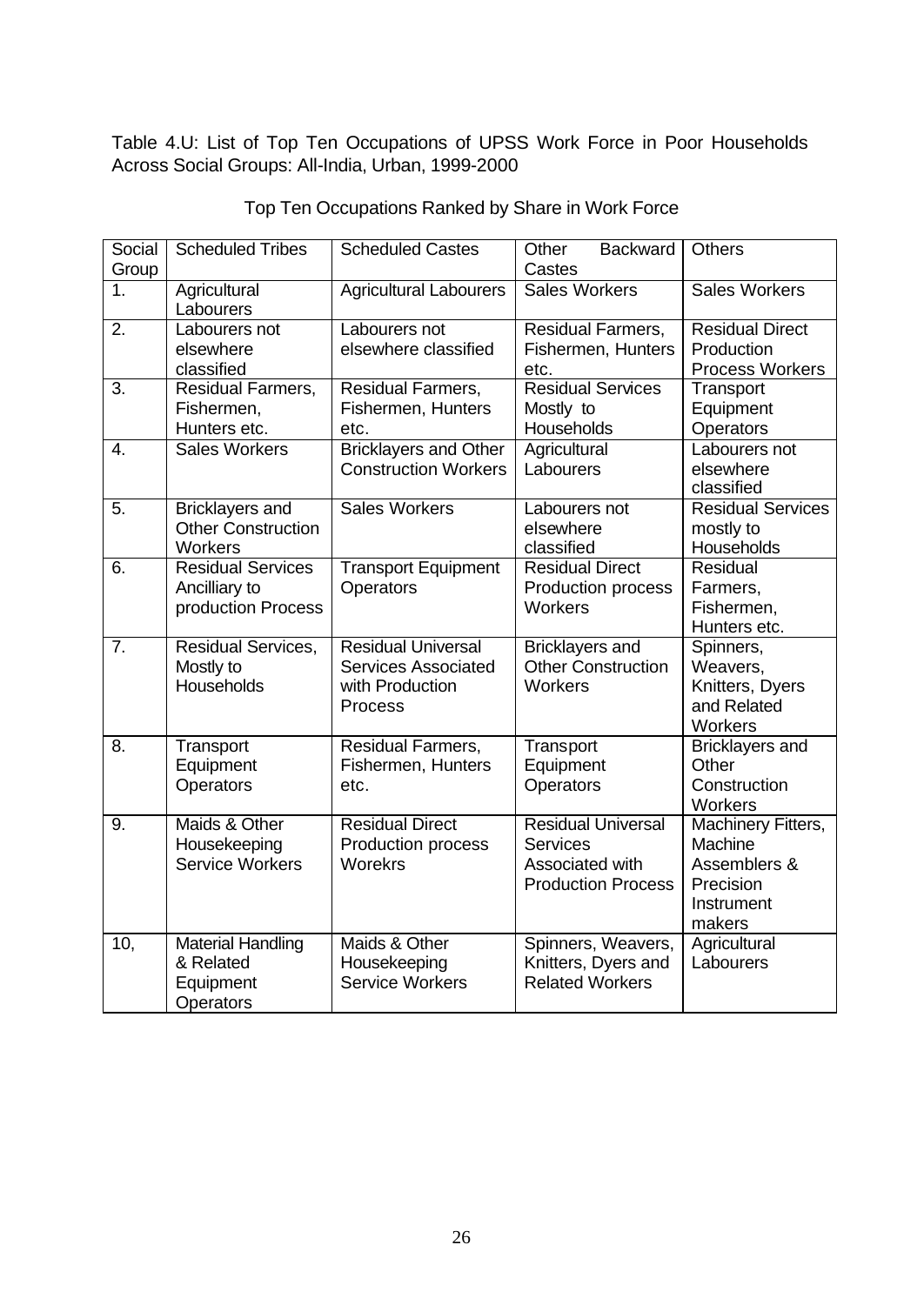Table 5: Percentage Shares of Social Groups in the Population in 17-25 age-group (Total and With Higher Secondary Certificate) and Among Those Attending Institutions for Graduate Studies in Rural India by Poverty-Status of Households: All-India, 1999-2000

|               | Percentage Shares of Social Groups |                     |                |                                      |                 |  |  |  |
|---------------|------------------------------------|---------------------|----------------|--------------------------------------|-----------------|--|--|--|
| Social        | Total                              | Population with Hr. |                | Attending Institutions for Graduates |                 |  |  |  |
| Groups        | Population                         | Sec. Certificate    | <b>Studies</b> |                                      |                 |  |  |  |
|               |                                    |                     | Tech.          | Other                                | All             |  |  |  |
|               |                                    |                     | Subjects *     | <b>Subjects</b>                      | <b>Subjects</b> |  |  |  |
| <b>ST</b>     | 10.4                               | 9.0                 | 4.6            | 12.9                                 | 11.8            |  |  |  |
| <b>SC</b>     | 21.4                               | 13.8                | 8.4            | 13.0                                 | 12.5            |  |  |  |
| <b>OBC</b>    | 36.6                               | 31.1                | 33.0           | 26.8                                 | 27.6            |  |  |  |
| <b>Others</b> | 31.6                               | 46.2                | 54.0           | 47.3                                 | 48.1            |  |  |  |
| All           | 100.0                              | 100.0               | 100.0          | 100.0                                | 100.0           |  |  |  |

### Panel A Rural: All-Households  $P_{\text{e}}$

#### Panel B: Rural Non-Poor Households Percentage Shares of Social Groups

|               | Percentage Shares of Social Groups |                 |                |                                     |                     |  |  |
|---------------|------------------------------------|-----------------|----------------|-------------------------------------|---------------------|--|--|
| Social        | Total                              | Population with |                | Attending Institutions for Graduate |                     |  |  |
| Group         | Population                         | Hr.Sec.         | <b>Studies</b> |                                     |                     |  |  |
|               |                                    | Certificate     |                |                                     |                     |  |  |
|               |                                    |                 | Tech.          | Other                               | <b>All Subjects</b> |  |  |
|               |                                    |                 | Subje          | <b>Subjects</b>                     |                     |  |  |
|               |                                    |                 | cts *          |                                     |                     |  |  |
| <b>ST</b>     | 8.5                                | 9.1             | 4.9            | 13.1                                | 12.1                |  |  |
| SC            | 19.9                               | 12.6            | 7.8            | 12.2                                | 11.7                |  |  |
| <b>OBC</b>    | 36.7                               | 30.3            | 33.0           | 26.8                                | 27.5                |  |  |
| <b>Others</b> | 35.0                               | 48.0            | 54.2           | 47.9                                | 48.7                |  |  |
| All           | 100.0                              | 100.0           | 100.0          | 100.0                               | 100.0               |  |  |

### Panel C: Rural Poor Household

Percentage Shares of Social Groups

| Social                          | Total      | Population                | Attending Institutions for |
|---------------------------------|------------|---------------------------|----------------------------|
| Group                           | Population | with Hr. Sec. Certificate | <b>Graduate Studies</b>    |
|                                 |            |                           | <b>All-Subjects</b>        |
|                                 | 16.7       | 7.8                       | 4.5                        |
| $rac{\mathsf{ST}}{\mathsf{SC}}$ | 26.4       | 28.9                      | 33.5                       |
| OBC                             | 36.4       | 41.0                      | 29.8                       |
| <b>Others</b>                   | 20.5       | 22.3                      | 32.3                       |
| All                             | 100.0      | 100.0                     | 100.0                      |

\* Covers agriculture, engineering and medicine.

• Figures in brackets relate to the percentage of population in the 17-25 agegroup in each caste-group which has a Higher Secondary certificate.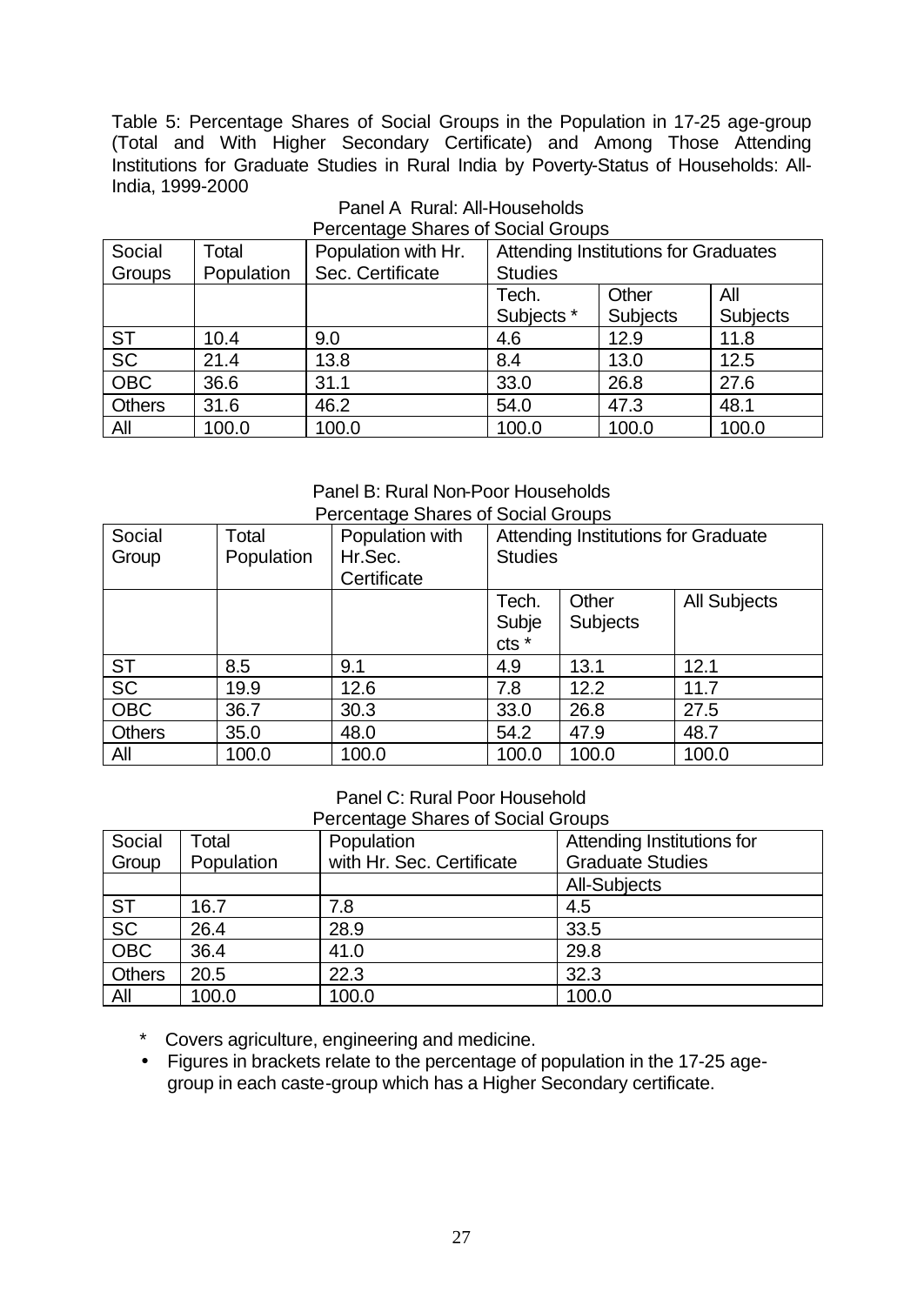Table 6: Percentage Shares of Social Groups in Population in 17-25 age-group (total and with Higher Secondary Certificate) and Among those Attending Institutions for Graduate Studies in Urban India by Poverty-Status of households: All-India, 1999-2000.

| Social                                 | Total      | Popu. With Hr.  | Current Attending Edu. Institution for |          |          |  |
|----------------------------------------|------------|-----------------|----------------------------------------|----------|----------|--|
| Group                                  | Population | Sec.Certificate | <b>Graduate Studies</b>                |          |          |  |
|                                        |            |                 | Tech.Subjects*                         | Other    | $All-$   |  |
|                                        |            |                 |                                        | Subjects | Subjects |  |
| $rac{\overline{\text{ST}}}{\text{SC}}$ | 3.7        | 2.7             | 3.4                                    | 2.5      | 2.7      |  |
|                                        | 14.6       | 8.6             | 7.2                                    | 8.5      | 8.3      |  |
| OBC                                    | 32.1       | 26.5            | 22.6                                   | 25.9     | 25.2     |  |
| Others                                 | 49.7       | 62.2            | 66.9                                   | 63.2     | 63.9     |  |
| All                                    | 100.0      | 100.0           | 100.0                                  | 100.0    | 100.0    |  |

### Panel A: All Households Percentage Shares of Social Groups

### Panel B: Non-Poor Households Percentage Shares of Social Groups

| Social        | Total      | Population with    | Attending Institutions for Graduate Studies |          |          |  |  |
|---------------|------------|--------------------|---------------------------------------------|----------|----------|--|--|
| Group         | Population | Hr.Sec.Certificate |                                             |          |          |  |  |
|               |            |                    | Tech.Subjects *                             | Other    | All      |  |  |
|               |            |                    |                                             | subjects | Subjects |  |  |
| <b>ST</b>     | 3.3        | 2.7                | 3.3                                         | 2.5      | 2.6      |  |  |
| SC            | 12.8       | 8.3                | 6.5                                         | 8.2      | 7.9      |  |  |
| <b>OBC</b>    | 30.2       | 24.9               | 22.8                                        | 24.9     | 24.5     |  |  |
| <b>Others</b> | 53.7       | 64.2               | 67.4                                        | 64.5     | 65.0     |  |  |
| All           | 100.0      | 100.0              | 100.0                                       | 100.0    | 100.0    |  |  |

Panel C: Poor Households Percentage Shares of Social Groups

| Social                          | Total      | Population with    | Attending Institutions for  |
|---------------------------------|------------|--------------------|-----------------------------|
| Groups                          | Population | Hr.Sec.Certificate | <b>Graduates Studies in</b> |
|                                 |            |                    | <b>All Subjects</b>         |
|                                 | 5.7        | 3.3                | 3.0                         |
| $rac{\mathsf{ST}}{\mathsf{SC}}$ | 22.0       | 12.5               | 16.0                        |
| <b>OBC</b>                      | 39.9       | 46.9               | 40.9                        |
| <b>Others</b>                   | 32.4       | 37.3               | 40.1                        |
| All                             | 100.0      | 100.0              | 100.0                       |

\* Technical Subjects: Agriculture, Engineering and Medicine.

• Figures within brackets relate to the percentage of population in the 17-25 age group in each caste-group which has a Higher Secondary certificate.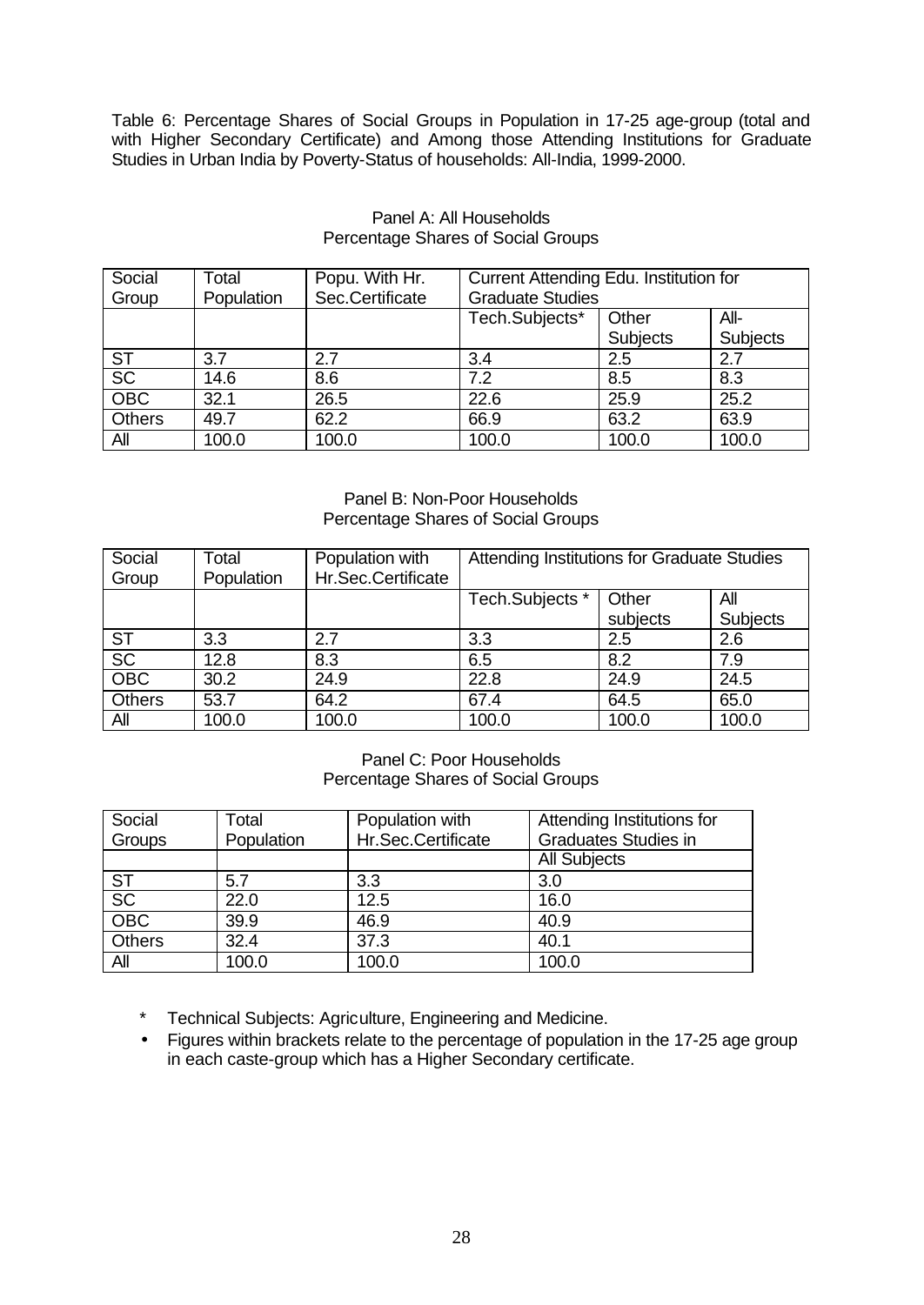Table 7: Percentage Shares of Social Groups in Population in the 20-30 age-group (total and with Graduate and above degree) and Among Those Attending Institutions for Post-Graduate Studies in India by Poverty Status of Households: All-India, 1999-2000

|               | Total Population in 20-30 age group |            |            | Population in 20-30 with Graduate and above |            |            | Attending Post-Graduate Schools in 20-30 age |            |            |
|---------------|-------------------------------------|------------|------------|---------------------------------------------|------------|------------|----------------------------------------------|------------|------------|
|               |                                     |            |            | Degree                                      |            |            | group                                        |            |            |
| Social        | All                                 | Non-Poor   | Poor       | All                                         | Non-Poor   | Poor       | All                                          | Non-Poor   | Poor       |
| Group         | Households                          | Households | Households | Households                                  | Households | Households | Households                                   | Households | Households |
| <b>ST</b>     | 11.0                                | 8.6        | 17.4       | 3.9                                         | 3.8        | 5.6        | 6.9                                          | 6.5        | 15.9       |
| SC            | 21.5                                | 19.4       | 26.9       | 13.2                                        | 11.8       | 29.2       | 11.9                                         | 11.7       | 16.5       |
| OBC           | 36.7                                | 37.0       | 36.0       | 27.9                                        | 27.3       | 34.7       | 26.4                                         | 25.1       | 55.0       |
| <b>Others</b> | 30.8                                | 35.0       | 19.6       | 55.0                                        | 57.1       | 30.4       | 54.8                                         | 56.7       | 12.6       |
| All           | 100.0                               | 100.0      | 100.0      | 100.0                                       | 100.0      | 100.0      | 100.0                                        | 100.0      | 100.0      |

Panel A: Rural India Percentage Shares of Social Groups

### Panel B: Urban India Percentage Shares of Social Groups

| Social    | Total Population in 20-30 Age-Group |            |            |            |            |            | Population in 20-30 with Graduate and above   Attending Post-Graduate Studies in 20-30 Age- |            |            |
|-----------|-------------------------------------|------------|------------|------------|------------|------------|---------------------------------------------------------------------------------------------|------------|------------|
| Group     |                                     |            |            | Degree     |            |            | Groups                                                                                      |            |            |
|           | All                                 | Non-Poor   | Poor       | All        | Non-Poor   | Poor       | All                                                                                         | Non-Poor   | Poor       |
|           | Households                          | Households | Households | Households | Households | Households | Households                                                                                  | Households | Households |
| <b>ST</b> | 3.7                                 | 3.2        | 5.7        | 2.2        | 2.2        | 3.4        | 2.5                                                                                         | 2.5        | 4.3        |
| SC        | 14.3                                | 12.3       | 22.2       | 5.2        | 4.9        | 14.4       | 6.6                                                                                         | 6.4        | 12.1       |
| OBC       | 31.5                                | 29.8       | 38.0       | 19.3       | 18.9       | 29.3       | 19.6                                                                                        | 19.4       | 23.4       |
| Others    | 50.6                                | 54.7       | 34.2       | 73.3       | 74.1       | 52.9       | 71.4                                                                                        | 71.7       | 60.3       |
| AII       | 100.0                               | 100.0      | 100.0      | 100.0      | 100.0      | 100.0      | 100.0                                                                                       | 100.0      | 100.0      |

In relation for share to the 20-30 population OBC under-represented less than 13 percent.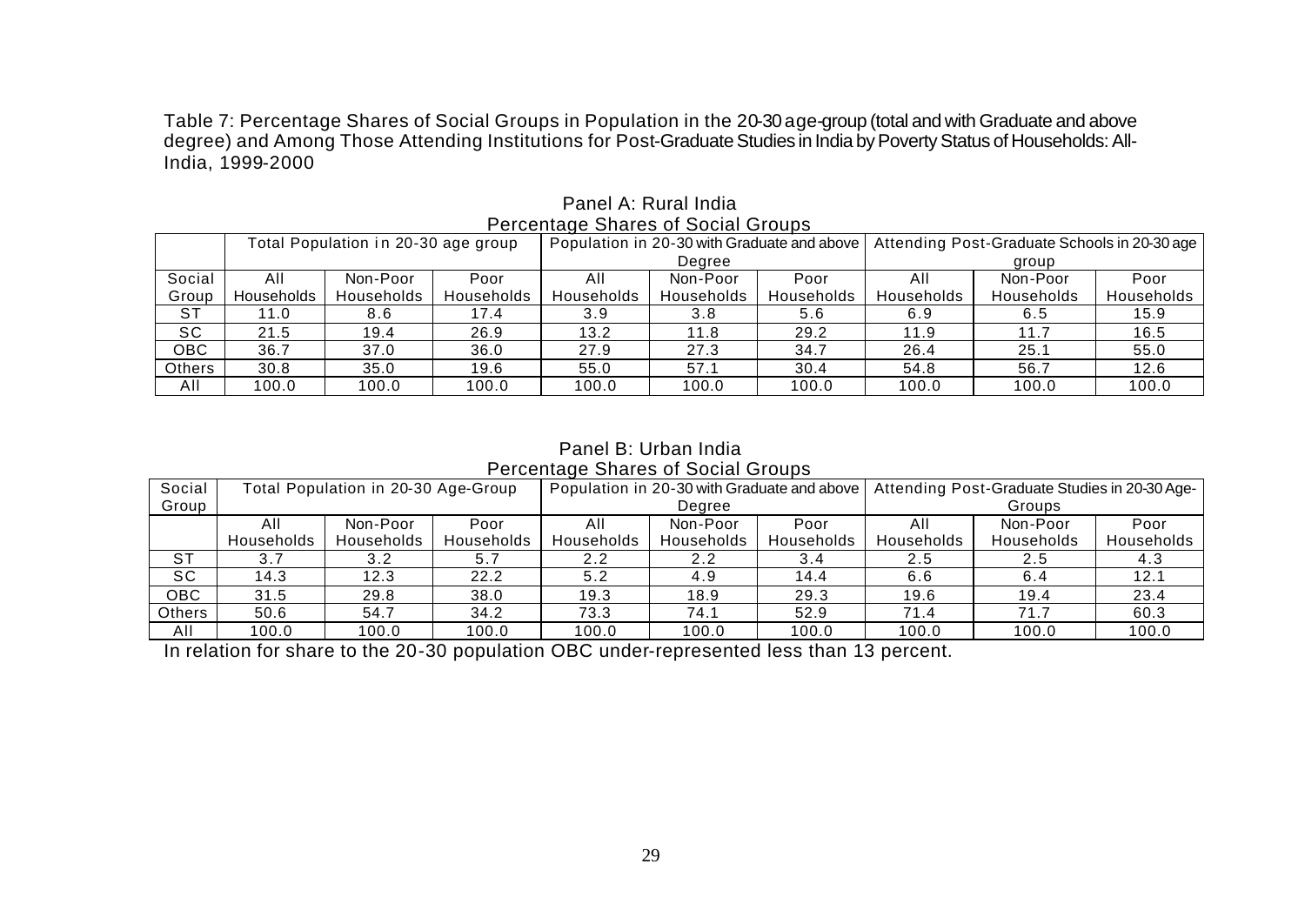Table 8: Percentage Shares of Social Groups in the Population in 17-25 age-group (Total and With Higher Secondary Certificate) and Among Those Attending Institutions for Graduate Studies in Rural India by Poverty-Status of Households in 1999-2000: All-India excluding Karnataka and Tamil Nadu.

| Social<br>Groups | Total<br>Population | Population with Hr.<br>Sec. Certificate | <b>Attending Institutions for Graduates</b><br><b>Studies</b> |                          |                        |  |
|------------------|---------------------|-----------------------------------------|---------------------------------------------------------------|--------------------------|------------------------|--|
|                  |                     |                                         | Tech.<br>Subjects *                                           | Other<br><b>Subjects</b> | All<br><b>Subjects</b> |  |
| <b>ST</b>        | 11.0                | 9.9                                     | 5.0                                                           | 14.0                     | 12.8                   |  |
| <b>SC</b>        | 20.7                | 12.7                                    | 8.9                                                           | 12.0                     | 11.6                   |  |
| <b>OBC</b>       | 34.7                | 27.4                                    | 28.6                                                          | 23.9                     | 24.5                   |  |
| <b>Others</b>    | 33.6                | 50.0                                    | 57.6                                                          | 50.2                     | 51.1                   |  |
| All              | 100.0               | 100.0                                   | 100.0                                                         | 100.0                    | 100.0                  |  |

### Panel A : All Rural Households Percentage Shares of Social Groups

#### Panel B: Rural Non-Poor Households Percentage Shares of Social Groups

| Social<br>Group | Total<br>Population | Population<br>with<br>Hr.Sec.<br>Certificate | <b>Attending Institutions for Graduate</b><br><b>Studies</b> |                          |                     |  |
|-----------------|---------------------|----------------------------------------------|--------------------------------------------------------------|--------------------------|---------------------|--|
|                 |                     |                                              | Tech.<br>Subjects *                                          | Other<br><b>Subjects</b> | <b>All Subjects</b> |  |
|                 |                     |                                              |                                                              |                          |                     |  |
| <b>ST</b>       | 9.0                 | 10.0                                         | 5.4                                                          | 14.2                     | 13.1                |  |
| SC              | 19.3                | 11.8                                         | 8.2                                                          | 11.2                     | 10.9                |  |
| <b>OBC</b>      | 34.6                | 26.5                                         | 28.7                                                         | 23.8                     | 24.4                |  |
| <b>Others</b>   | 37.2                | 51.7                                         | 57.8                                                         | 50.7                     | 51.6                |  |
| <b>All</b>      | 100.0               | 100.0                                        | 100.0                                                        | 100.0                    | 100.0               |  |

### Panel C: Rural Poor Household

| Percentage Shares of Social Groups |  |
|------------------------------------|--|
|                                    |  |

| Social                                                                                           | Total      | Population                | Atttending Institutions for |
|--------------------------------------------------------------------------------------------------|------------|---------------------------|-----------------------------|
| Group                                                                                            | Population | with Hr. Sec. Certificate | <b>Graduate Studies</b>     |
|                                                                                                  |            |                           | <b>All-Subjects</b>         |
|                                                                                                  | 17.8       | 8.4                       | 5.2                         |
| $\begin{array}{c} \begin{array}{c} \text{ST} \\ \text{SC} \\ \text{OBC} \end{array} \end{array}$ | 25.2       | 26.1                      | 31.0                        |
|                                                                                                  | 35.3       | 40.1                      | 26.5                        |
| <b>Others</b>                                                                                    | 21.7       | 25.4                      | 37.3                        |
| <b>All</b>                                                                                       | 100.0      | 100.0                     | 100.0                       |

\* Covers agriculture, engineering and medicine.

• Figures in brackets relate to the percentage of population in the 17-25 age-group in each caste-group which has a Higher Secondary certificate.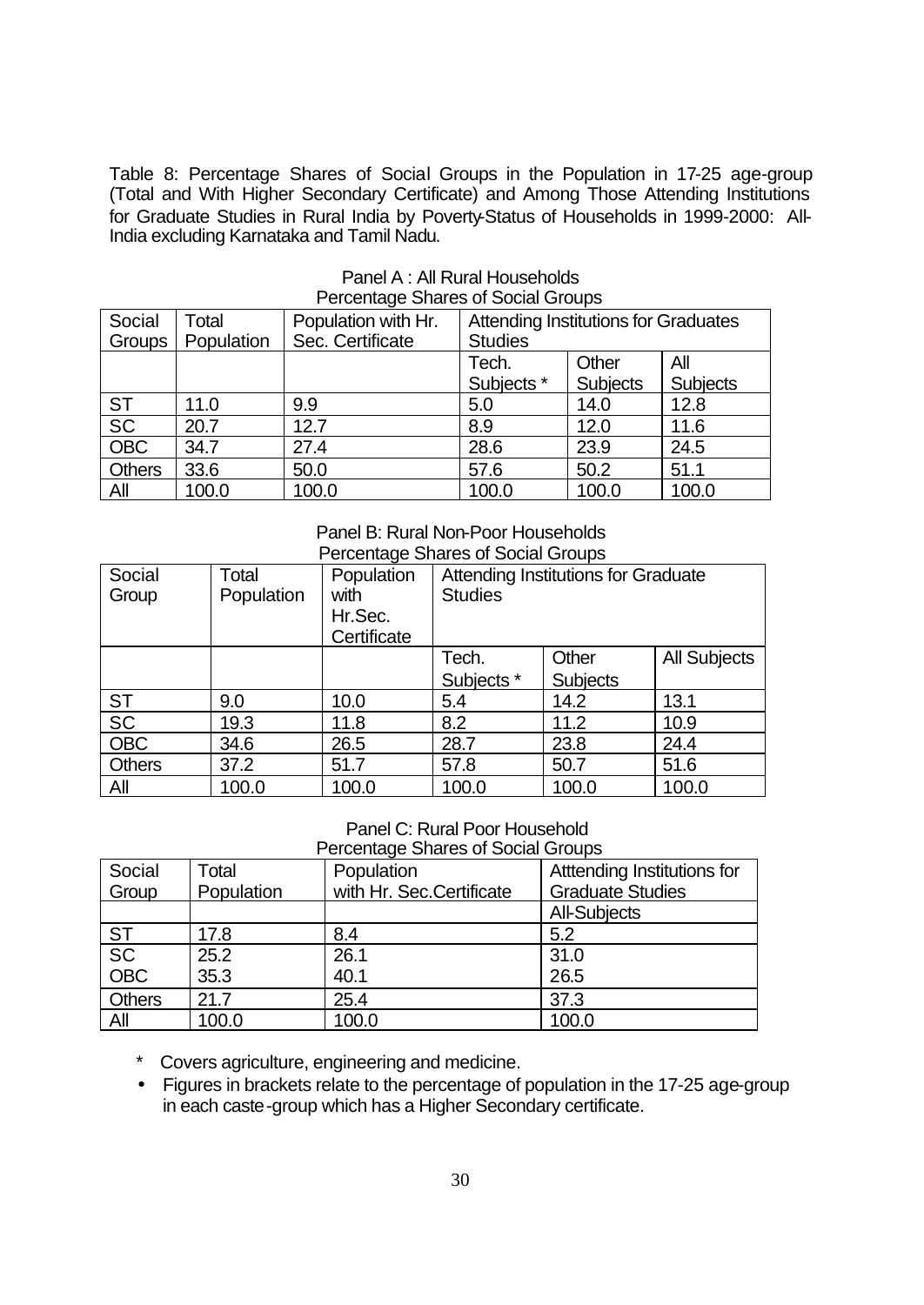Table 9: Percentage Shares of Social Groups in Population in 17-25 age-group (total and with Higher Secondary Certificate) and Among those Attending Institutions for Graduate Studies in Urban India by Poverty-Status of households in 1999-2000: All-India, Excluding Karnataka and Tamilnadu.

| Social                          | Total      | Popu. With Hr.  | Attending Edu. Institution for Graduate |                 |               |  |  |
|---------------------------------|------------|-----------------|-----------------------------------------|-----------------|---------------|--|--|
| Group                           | Population | Sec.Certificate | <b>Studies</b>                          |                 |               |  |  |
|                                 |            |                 | Tech.Subjects*                          | Other           | All- Subjects |  |  |
|                                 |            |                 |                                         | <b>Subjects</b> |               |  |  |
| $rac{\mathsf{ST}}{\mathsf{SC}}$ | 3.9        | 3.0             | 3.9                                     | 2.7             | 2.9           |  |  |
|                                 | 14.9       | 8.6             | 7.6                                     | 8.4             | 8.2           |  |  |
| OBC                             | 28.0       | 22.6            | 17.0                                    | 23.2            | 22.1          |  |  |
| <b>Others</b>                   | 53.2       | 65.9            | 71.6                                    | 65.7            | 66.8          |  |  |
| All                             | 100.0      | 100.0           | 100.0                                   | 100.0           | 100.0         |  |  |

### Panel A: All Households Percentage Shares of Social Groups

Panel B: Urban Non-Poor Households Percentage Shares of Social Groups

| Social<br>Group | Total<br>Population | Population with<br>Hr.Sec.Certificate | Attending Institutions for Graduate<br><b>Studies</b> |                   |                        |  |
|-----------------|---------------------|---------------------------------------|-------------------------------------------------------|-------------------|------------------------|--|
|                 |                     |                                       | Tech.Subjects *                                       | Other<br>subjects | All<br><b>Subjects</b> |  |
| <b>ST</b>       | 3.5                 | 3.0                                   | 3.8                                                   | 2.7               | 2.9                    |  |
| $\overline{SC}$ | 13.2                | 8.3                                   | 7.0                                                   | 8.1               | 7.9                    |  |
| <b>OBC</b>      | 25.9                | 21.0                                  | 17.0                                                  | 22.3              | 21.3                   |  |
| Others          | 57.5                | 67.7                                  | 72.2                                                  | 67.0              | 67.9                   |  |
| All             | 100.0               | 100.0                                 | 100.0                                                 | 100.0             | 100.0                  |  |

Panel C: Urban Poor Households Percentage Shares of Social Groups

| Social                                 | Total      | Population with    | Attending Institutions for  |
|----------------------------------------|------------|--------------------|-----------------------------|
| Groups                                 | Population | Hr.Sec.Certificate | <b>Graduates Studies in</b> |
|                                        |            |                    | <b>All Subjects</b>         |
|                                        | 5.6        | 3.2                | 3.6                         |
| $rac{\overline{\text{ST}}}{\text{SC}}$ | 22.2       | 11.4               | 15.5                        |
| OBC                                    | 36.9       | 42.8               | 38.0                        |
| <b>Others</b>                          | 35.3       | 42.7               | 43.0                        |
| All                                    | 100.0      | 100.0              | 100.0                       |

Technical Subjects: Agriculture, Engineering and Medicine.

• Figures within brackets relate to the percentage of population in the 17-25 age group in each caste-group which has a Higher Secondary certificate.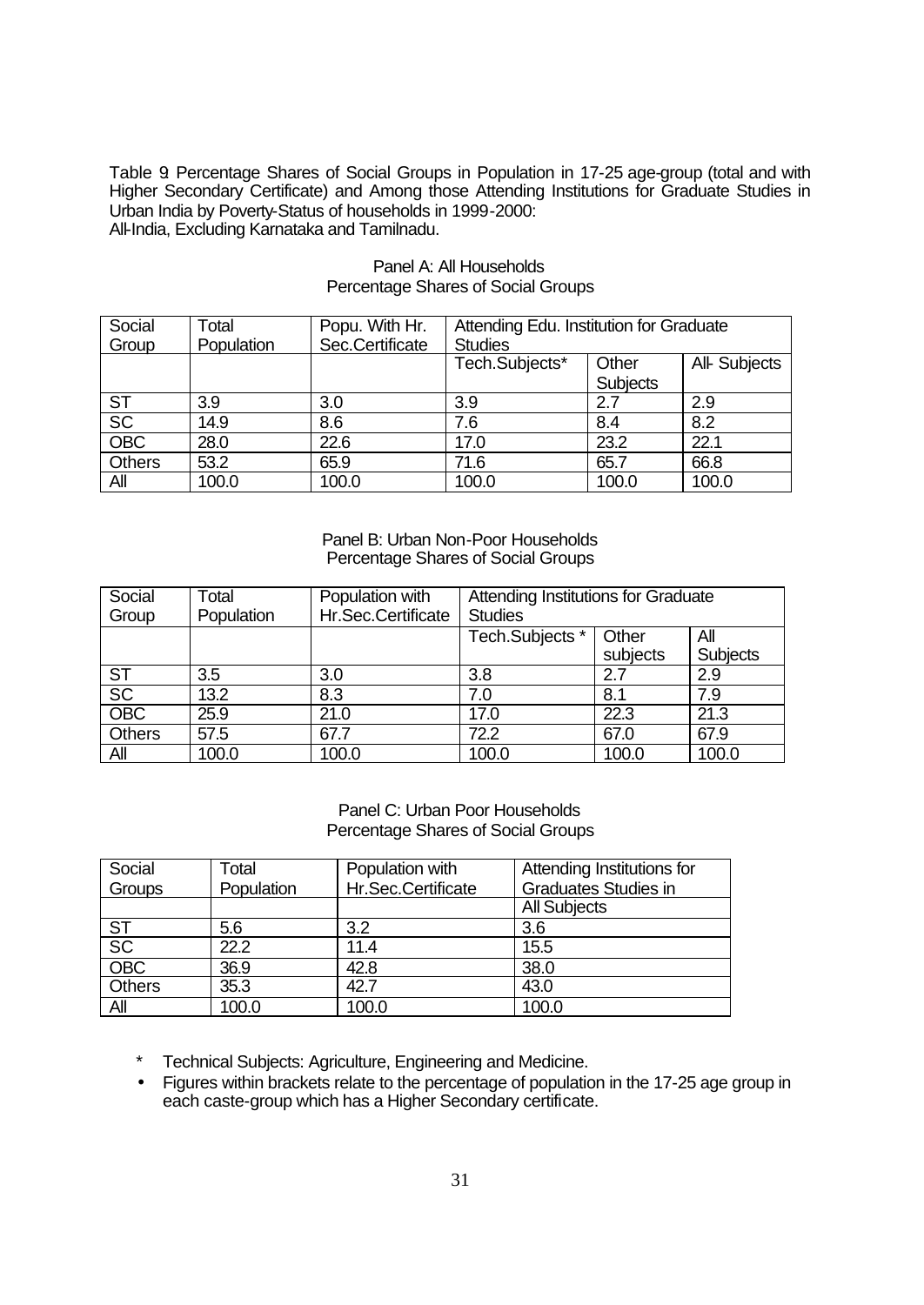Table 10: Percentage Shares of Social Groups in Population in the 20-30 age-group (total and with Graduate and above degree) and Among Those Attending Institutions for Post-Graduate Studies in India by Poverty Status of Households in 1999-2000: All-India Excluding Karnataka & Tamil Nadu

|            | י טוסטום שוואס און סיפונט סאוועט    |            |                   |                                             |            |            |                                              |            |            |  |
|------------|-------------------------------------|------------|-------------------|---------------------------------------------|------------|------------|----------------------------------------------|------------|------------|--|
|            | Total Population in 20-30 age group |            |                   | Population in 20-30 with Graduate and above |            |            | Attending Post-Graduate Schools in 20-30 age |            |            |  |
|            |                                     |            |                   |                                             | Dearee     |            | group                                        |            |            |  |
| Social     | All                                 | Non-Poor   | Poor              | All                                         | Non-Poor   | Poor       | All                                          | Non-Poor   | Poor       |  |
| Group      | Households                          | Households | <b>Households</b> | Households                                  | Households | Households | Households                                   | Households | Households |  |
| <b>ST</b>  | 11.7                                | 9.2        | 18.6              | 4.2                                         | 4.0        | 6.5        |                                              | 7.3        | 15.9       |  |
| <b>SC</b>  | 20.8                                | 19.0       | 25.7              | 12.3                                        | 11.1       | 27.2       | 10.9                                         | 10.7       | 16.5       |  |
| <b>OBC</b> | 35.0                                | 34.9       | 35.2              | 25.5                                        | 24.6       | 35.9       | 20.5                                         | 18.7       | 55.0       |  |
| Others     | 32.6                                | 37.0       | 20.6              | 58.1                                        | 60.3       | 30.3       | 60.9                                         | 63.3       | 12.6       |  |
| All        | 100.0                               | 100.0      | 100.0             | 100.0                                       | 100.0      | 100.0      | 100.0                                        | 100.0      | 100.0      |  |

Panel A: Rural India Percentage Shares of Social Groups

Panel B: Urban India Percentage Shares of Social Groups

| Social     | Total Population in 20-30 Age-Group |                        |                           | Population in 20-30 with Graduate and |                        |                    | Attending Post-Graduate Studies in 20-30 Age- |                        |                    |  |
|------------|-------------------------------------|------------------------|---------------------------|---------------------------------------|------------------------|--------------------|-----------------------------------------------|------------------------|--------------------|--|
| Group      |                                     |                        |                           |                                       | above Degree           |                    |                                               | Groups                 |                    |  |
|            | All<br>Households                   | Non-Poor<br>Households | Poor<br><b>Households</b> | All<br>Househol<br>ds                 | Non-Poor<br>Households | Poor<br>Households | All<br>Households                             | Non-Poor<br>Households | Poor<br>Households |  |
| <b>ST</b>  | 3.9                                 | 3.3                    | 5.9                       | 2.3                                   | 2.3                    | 2.8                | 2.8                                           | 2.8                    | 2.5                |  |
| <b>SC</b>  | 14.7                                | 12.8                   | 22.0                      | 5.1                                   | 4.9                    | 12.5               | 6. <sup>.</sup>                               | 5.9                    | 9.2                |  |
| <b>OBC</b> | 27.1                                | 25.2                   | 34.7                      | 15.9                                  | 15.4                   | 28.3               | 14.4                                          | 14.1                   | 23.9               |  |
| Others     | 54.3                                | 58.7                   | 37.5                      | 76.7                                  | 77.5                   | 56.4               | 76.7                                          | 77.7                   | 64.4               |  |
| All        | 100.0                               | 100.0                  | 100.0                     | 100.0                                 | 100.0                  | 100.0              | 100.0                                         | 100.0                  | 100.0              |  |